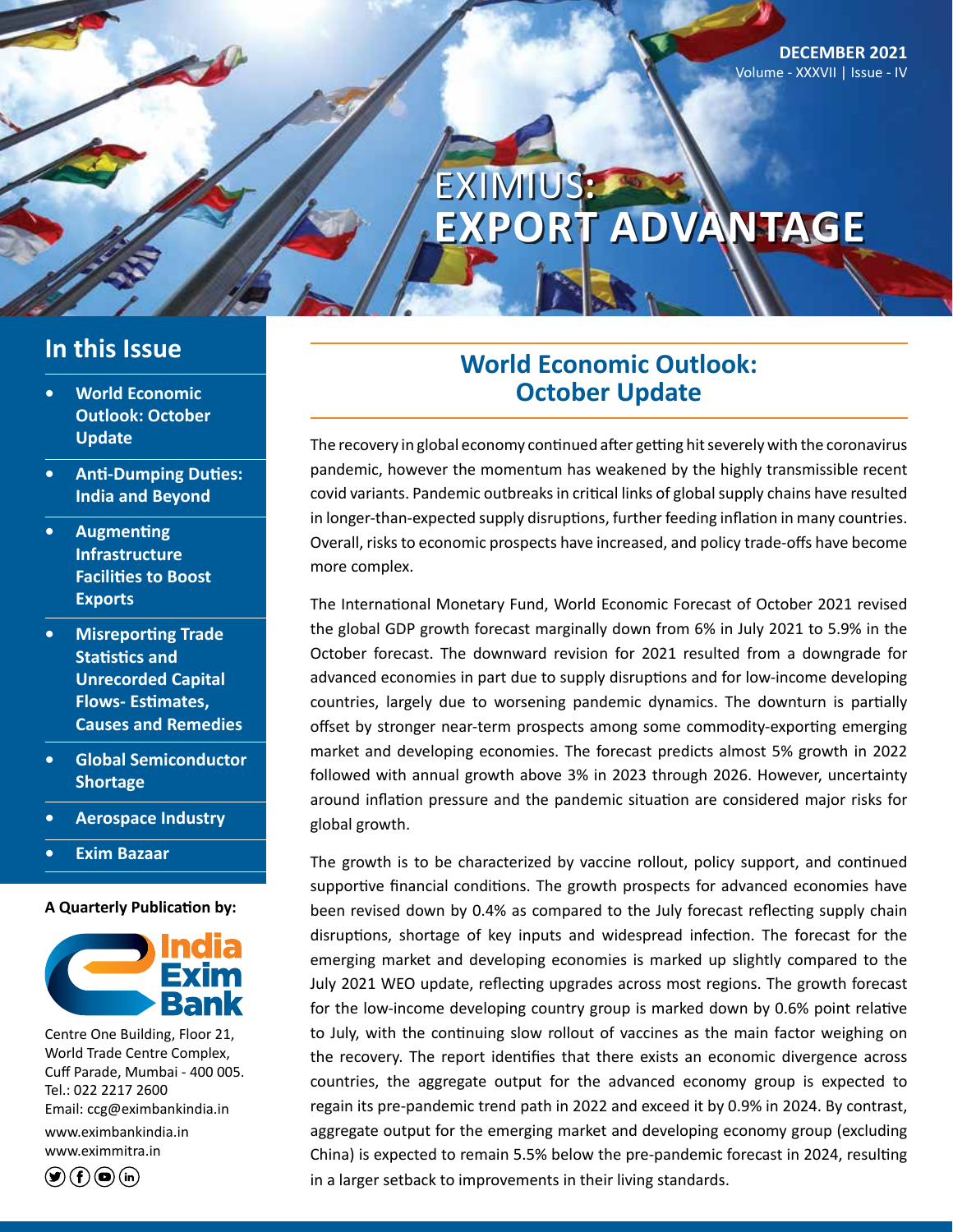These economic divergences stem from large inequalities in vaccine access and in policy support. While almost 60% of the population in advanced economies are fully vaccinated and some are now receiving booster shots, about 96% of the population in low-income countries remain unvaccinated. Emerging and developing economies, faced with tighter financing conditions and a greater risk of de-anchoring inflation expectations, are withdrawing policy support more quickly despite larger shortfalls in output.

Sizable fiscal support continues in advanced economies, while many emerging market economies are reducing policy support this year as policy space shrinks with the duration of the pandemic. Major advanced economy central banks are assumed to leave policy rates unchanged through late 2022 though, in some cases, asset purchases are expected to be scaled back before then a process already underway, for example, in Australia and Canada. Meanwhile, some emerging market central banks-including in Brazil, Chile, Mexico, and Russia-have shifted to a less accommodative stance.

Supply change disruptions have led to various challenges, on the one hand there is has been shortage of key inputs due to which manufacturing activities have declined in various countries. On the other hand, these supply shortages, alongside the release of pent-up demand and the rebound in commodity prices, have caused consumer price inflation to increase rapidly. As far as global trade is concerned despite temporary disruptions, trade volumes are expected to grow almost 10% in 2021, moderating to about 7% in 2022 in line with the projected broader global recovery. Trade growth is projected to moderate to about 3.5% over the medium term. The overall trade recovery masks a subdued outlook for tourism-dependent economies and cross-border services more generally.

Recent advancements have made it clear that we are all in this together and the pandemic is not over anywhere until it is over everywhere. The IMF forecasts that if Covid-19 were to have a prolonged impact into the medium term, it could reduce global GDP by a cumulative US\$ 5.3 trillion over the next five years relative to the current projection.

According to IMF, accelerating of the vaccination of the world population remains the top policy priority along with continued push for widespread testing and therapeutics. This will help save millions of lives and prevent emergence of new strains. It is important to ensure that financially constrained countries can continue essential spending while meeting other obligations. The global community should also resolve trade tensions and reverse the trade restrictions imposed in the last few years and thus strengthen the rules based multilateral trading system. Efforts should be made towards completing the agreement on a global minimum corporate tax that will prevent the race to the bottom and help enhance finances to fund the critical public investments.

At country levels, the policy mix should be based upon the local pandemic and economic conditions thus aiming to promote maximum sustainable employment. At fiscal level, the level of support depends on the stage of pandemic. Healthcare related spending remains the priority for any economy. With the limited fiscal space in some countries, the support needs to be increasingly targeted towards the worst affected and provide retraining and support for reallocation. After this, emphasis should shift towards measures to secure the sustained recovery and invest in the longer-term structural goals. Initiatives should be directed towards medium term framework with credible revenue and expenditure measures ensuring debt sustainability.

On monetary policy side, central banks generally look through transitory inflation pressures and should avoid tightening until there is more clarity on underlying price dynamics. The IMF suggests that authorities should act quickly if the recovery strengthens faster than expected or risks of rising inflation expectations become tangible. In case where inflation is rising amid still-subdued employment rates and risks of de-anchoring inflation expectations are becoming concrete, monetary policy may need to be tightened to get ahead of price pressures, even if that delays the employment recovery. By contrast, monetary policy can remain accommodative where inflation pressures are contained, inflation expectations are still below the central bank target, and labour market slack remains.

Lastly, the IMF stresses on the challenges of the postpandemic economy, i.e. reversing the pandemic-induced setback to human capital accumulation, facilitating new growth opportunities related to green technology and digitalization, reducing inequality, and ensuring sustainable public finances for long term growth. ■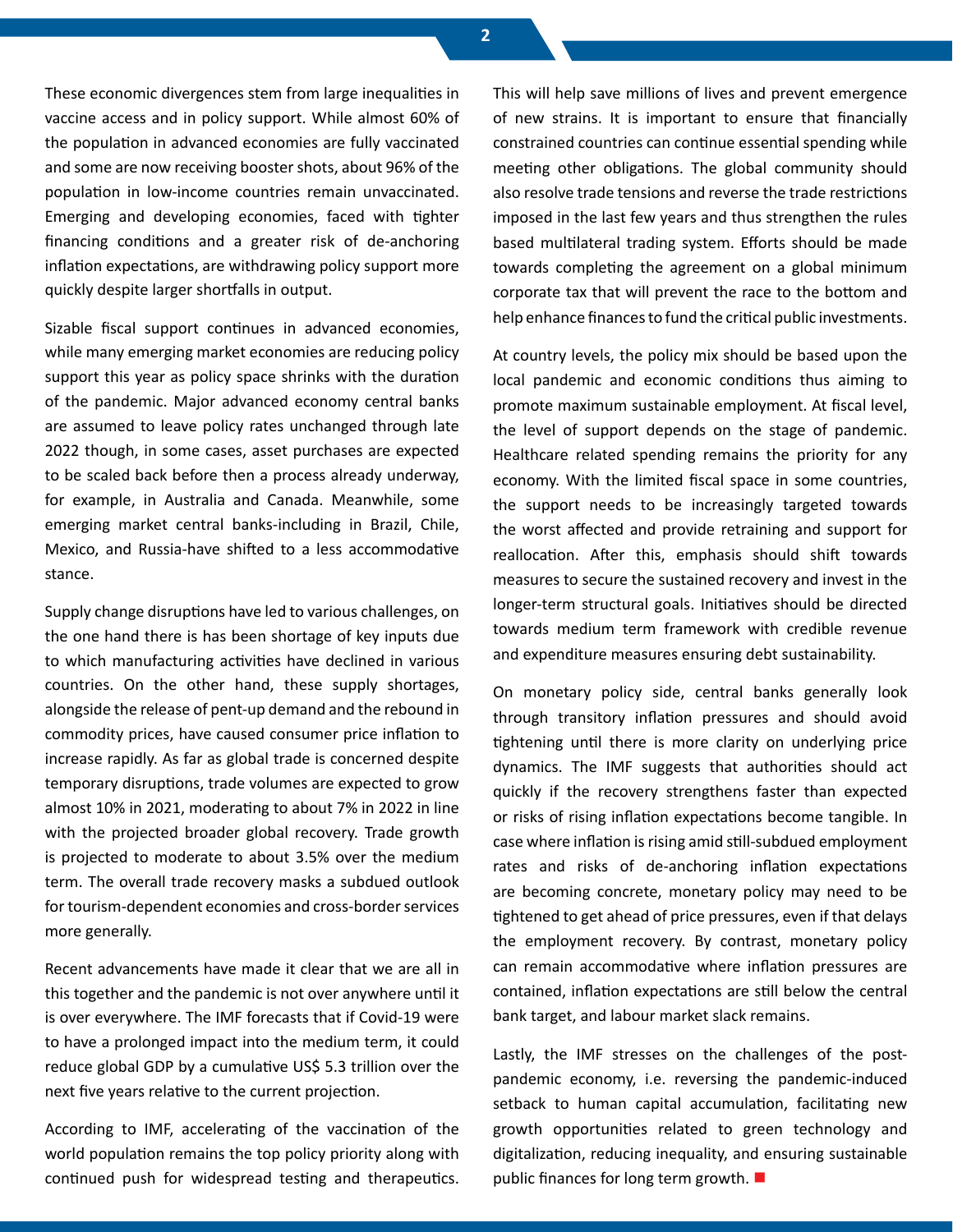## **Anti-Dumping Duties: India and Beyond**

WTO defines 'dumping' as an action wherein a company exports a product at a price lower than the product's 'normal value' in its own home market. WTO's Anti-Dumping Agreement allows countries to act in a way that would normally break the GATT principles of binding a tariff and not discriminating between trading partners. Anti-Dumping Agreement sets the guidelines on how governments, not firms, can or cannot react to dumping, by disciplining anti-dumping actions. The agreement allows governments to act against dumping where there is genuine (or material) injury to the competing domestic industry.

Globally, according to the WTO, highest anti-dumping initiations were done for base metals and articles in the last five years, followed by chemicals, plastics, and textiles. Amongst the sectors where anti-dumping initiations were nil include animal and vegetable oils; hides, skins and articles; footwear; and precious stones and metals. This indicates that most trade remedy measures with regards dumping have been imposed on products for industrial use.

There are different ways of calculating whether a particular product is being dumped heavily or only lightly. The agreement provides three methods to calculate a product's 'normal value'.

- The primary approach of computing is based on the price in the exporter's domestic market.
- In cases when this approach can't be used, the other two alternatives include - the price charged by the exporter in another country, or a calculation based on the combination of the exporter's production costs, other expenses and normal profit margins.

The agreement also specifies how a fair comparison can be made between the export price and what would be a normal price.

#### **Indian Scenario**

In India, anti-dumping and anti-subsidies and countervailing measures are administered by the Directorate General of Antidumping and Allied Duties (DGAD) functioning in the Department of Commerce in the Ministry of Commerce and Industry (MOCI) and the same is headed by the Designated Authority. The Designated Authority's function, however, is only to conduct the antidumping/anti subsidy and countervailing duty investigation and make recommendation to the Government for imposition of antidumping or anti subsidy measures. Such duty is finally imposed/ levied by a Notification of the Ministry of Finance. Thus, while the Department of Commerce recommends the Anti-dumping duty, it is the Ministry of Finance, which levies such duty. As on June 2021, India had the second highest anti-dumping measures (313) in force, next to the USA. It may be noted that revoking or reducing the anti-dumping duty across select sectors will be a critical factor propelling India's export growth towards the envisaged goal of US\$ 400 billion in 2021-22 as well as following years. If the antidumping duty on imports of raw materials is revoked, then it will enables import of raw material at competitive prices, this will benefits downstream industries as the cost of raw material reduces, reduced import prices of raw material get translated to reduced export prices for exports by downstream industries, thus ensuring greater opportunity to benefit from GVC integration.

A valid case-in-point, in this regard, is the removal of anti-dumping duty on viscose staple fibre:

- India has been amongst the top ten importers of viscose staple fibre (HS 550410), with imports growing at an AAGR of 7.1% during 2011-20, compared to the negative AAGR of (-) 2.5% recorded for world imports during the same time.
- Removal of anti-dumping duty on viscose staple fibre is likely to enable India's downstream apparel firms to procure the fibre at internationally competitive prices and increase the export viscose-based products.
- Further, this may lead to increase in India's export of valueadded apparel products, thereby strengthening its position in global value chains.

#### **Alternatives to Anti-Dumping Duty**

While the core objective of anti-dumping duties is to provide recourse to domestic manufacturers and exporters from the material damage that foreign firms may cause by supplying goods at predatory prices, the premise for imposition of such duties is not devoid of loopholes. For instance, a domestic firm that wishes to keep its prices high can file an antidumping petition against foreign firms in order to pressure the firms into setting prices that match those of domestic firms. In such cases, the domestic industry is essentially forcing the foreign firms to collude with it in keeping the prices of goods high.

- To oversee and resolve such price differences that may lead to manipulative and collusive behaviour amongst domestic and foreign firms, a redressal forum could be setup under the aegis of Competition Commission of India.
- For trade with countries that are co-signatories to existing trade agreements, a clause to prevent dumping may be introduced.
- The standard for establishing injury is stricter under a safeguard action than under antidumping regulations. Although the domestic industry does not have to show that foreign firms are pricing their goods unfairly, it does have to demonstrate that it has sustained serious injury from an increase in imports. This requirement raises the bar for obtaining government assistance considerably and discourages trivial or unscrupulous allegations of harm.  $\blacksquare$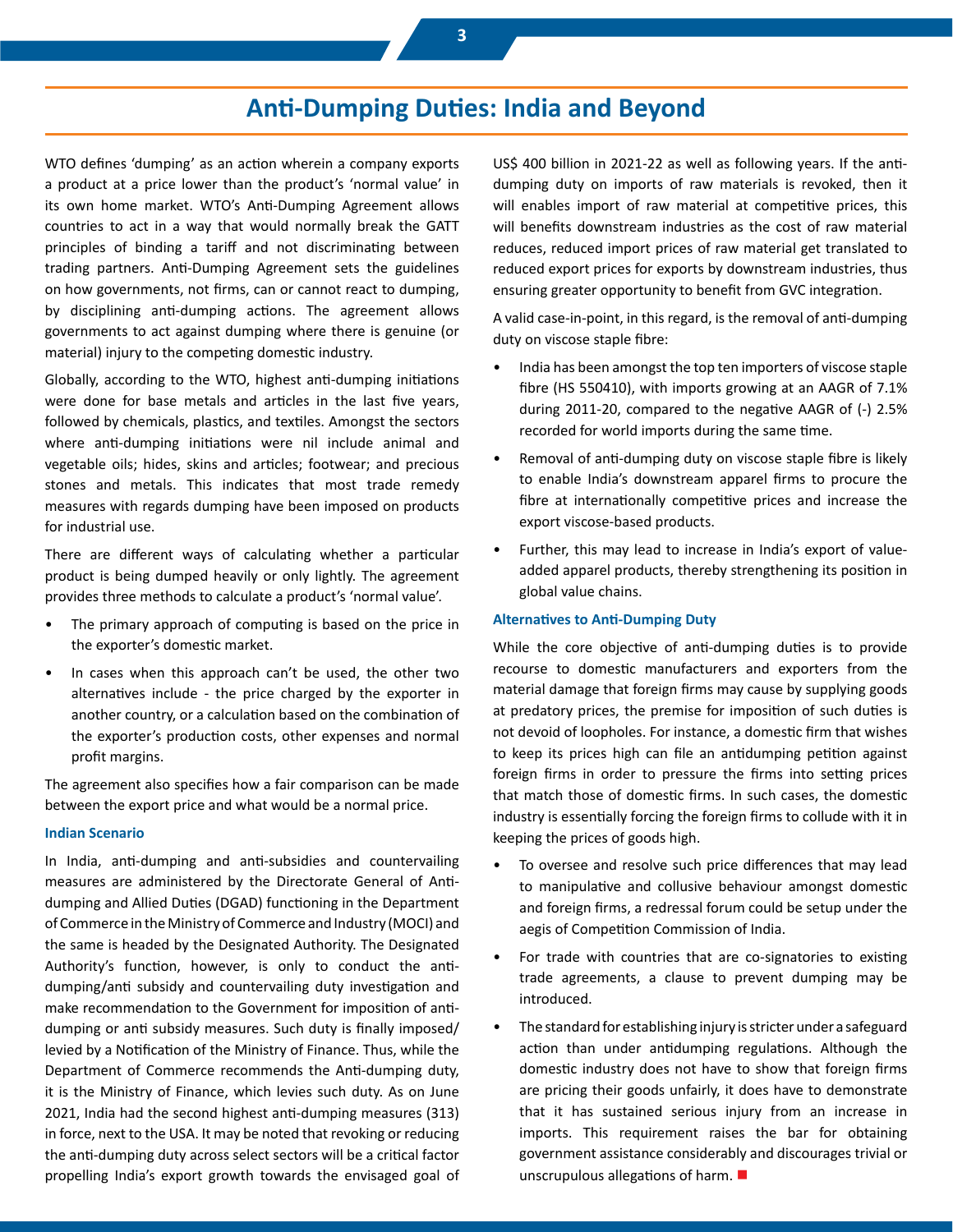### **Augmenting Infrastructure Facilities to Boost Exports**

Infrastructure plays a key role in facilitating trade. There is strong evidence that countries with better infrastructure, such as Hong Kong and Singapore, tend to do well in international trade and punch above their weight, while countries with weak infrastructure, like Bhutan and Pakistan have a relatively underdeveloped external sector. Infrastructure matters to trade mainly because it decreases the cost of trade and ensures ease of doing business in economies. Lower trade costs improve price competitiveness of exports, raise the potential for exports, accelerate regional and intraregional trade, and decrease trade deficit.

India has the world's second longest road network of 5.9 million km, but the national highway network accounts for less than 2.7% of the total road network and carries nearly 40% of the road traffic<sup>1</sup>. Moreover, as on March 31, 2018, more than half of the roads in country were not paved and nearly 77.9% of the highways had just two or less than two lanes<sup>2</sup>. India also has one of the largest rail networks in the world, spread over 1.2 lakh kilometres. However, the average speed of freight trains in India is 24-25 kmph, compared to 38-40 kmph for those in the USA and China<sup>3</sup>. Ports, which carry 90% of India's trade volumes, are also in dire need for modernization. The median turnaround time at Indian ports was 2.59 days in 2019-20, much above the global average of 0.97 days<sup>4</sup>. The infrastructural deficiencies and logistical inefficiencies add huge burden to the Indian economy and affect international trade.

#### **Role of States in Infrastructure Development**

States have enormous stake in undertaking initiatives for bridging the gaps in infrastructure. A state with adequate and high-quality physical infrastructure such as reliable supply of power, extensive multimodal transportation and logistics infrastructure, and telecommunication networks etc., engenders a reduction in trade costs and production cost, thereby attracting more businesses and incentivizing exportrelated activities in the state. States can enhance their export competitiveness by plugging in the existing gaps in trade enabling infrastructure. The infrastructure requirement vary in accordance with the unique characteristics of the state, for instance, coastal states require focus on developing their ports, as well as strengthening their road and rail network to facilitate movement of cargo from production site to the

#### **Transport Connectivity**

The Export Preparedness Index (EPI) of the Niti Aayog identifies core areas for export promotion at the state/UT level, of which transport infrastructure is one of the subpillars, in which Gujarat, Maharashtra, Tamil Nadu and Delhi have emerged as the top-performing states/UTs. The common factor across these states/UTs is that all of them have well-established air-cargo facilities, multimodal logistic hubs, as well as inland container depots. This enables smooth transport of goods, and also attracts investments in these states/UTs. The hilly states have performed poorly in this category. Barring Uttarakhand and Himachal Pradesh, the other Himalayan states (Tripura, Meghalaya, Mizoram, Nagaland, Arunachal Pradesh, Sikkim, Manipur) lack freight management, multi-modal hubs, as well as inland container depots.

It may be noted that the national single window interface system envisaged by the Department for Promotion of Industry and Internal Trade (DPIIT), Ministry of Commerce and Industry - the first phase of which includes participation from 17 ministries/departments and 14 states, can revolutionize the system for approvals and clearances. The system should integrate various aspects of exports, so that both internal and external trade and investment environment is bolstered. States also need to enhance the utilization of the support provided under the central government's Trade Infrastructure for Export Scheme (TIES) for developing and strengthening essential export infrastructure. The states and UTs which have not availed support under the TIES account for more than one-third of India's merchandise exports. Clearly, there is need for states/UTs to avail greater support under the TIES for augmenting their trade enabling infrastructure.

#### **SPS-Related Infrastructure**

Existence of adequate research institutes and NABL accredited laboratories would play a vital role in enhancing the quality of products in line with international standards<sup>5</sup>. Need for testing and certification infrastructure is especially crucial for promoting agricultural exports from the country,

ports, while landlocked states require more investments in ICDs/ CFS.

<sup>1</sup> CII and Arthur D Little (2020), Reimagining India's supply chain: A bold vision for 2030, 2 Basic Road Statistics 2017-18, Ministry of Road Transport and Highways, <sup>3</sup>CII and Arthur D Little (2020), Reimagining India's supply chain: A bold vision for 2030, 4 Economic Survey 2020-21.

<sup>5</sup> Export Preparedness Index, NITI Aayog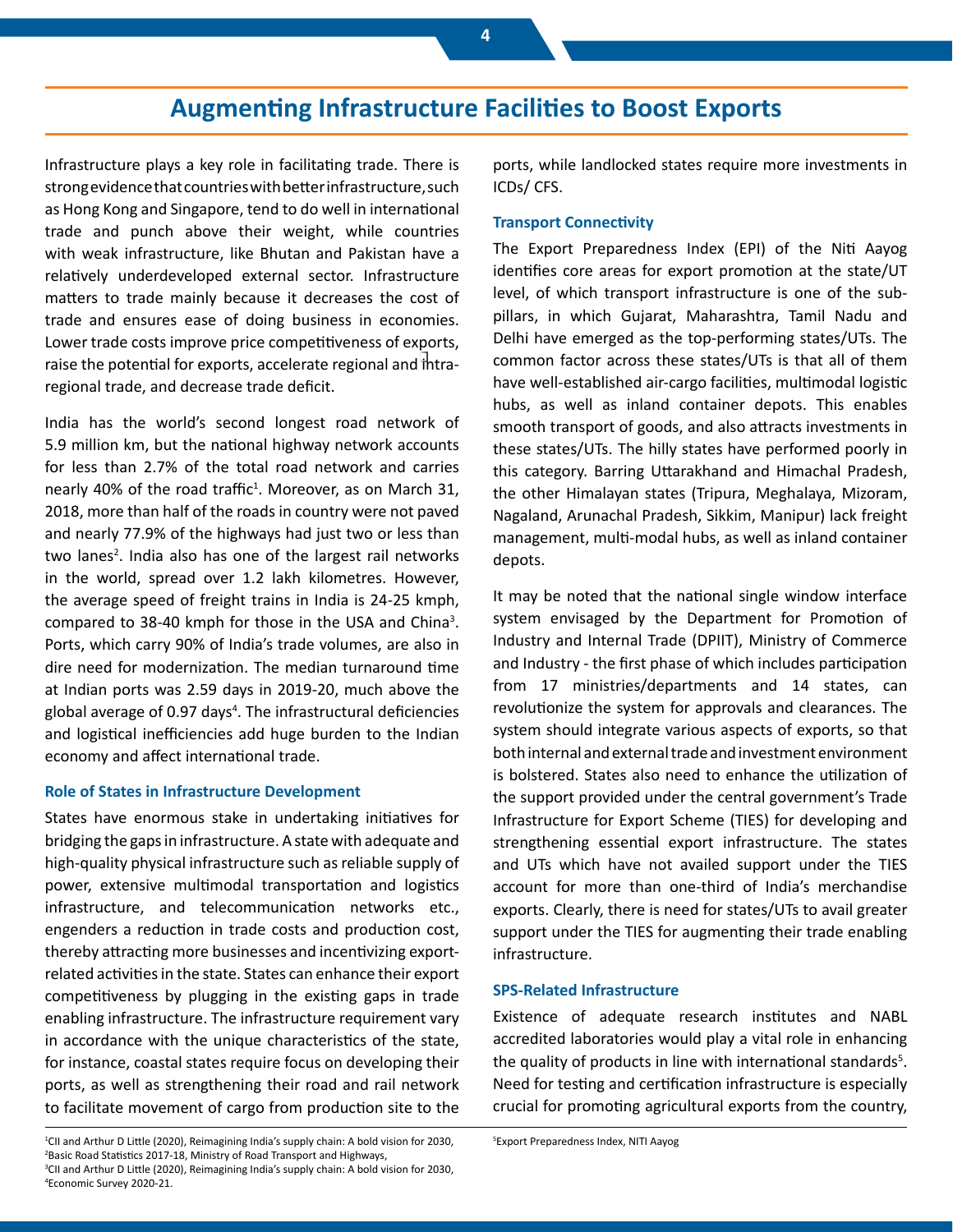which face disproportionately higher non-tariff barriers in regulated markets. However, there is significant disparity in the number of NABL accredited laboratories across the states. Inspection agencies which are accredited by the National Accreditation Board for Certification Bodies (NABCB) are also available in only 14 states/UTs.

Many of the states/UTs which do not have adequate testing and certification facilities have significant potential for trade in SPS-facing commodities. The north-eastern region, for example, has good agroclimatic conditions, and products such as spices, organic or inorganic products, ginger, and pepper can be grown and easily exported from the region, but lack of adequate testing and certification laboratories creates trade inefficiencies and barriers. At present, many of the agri products from the North-East are sent to Kolkata for testing, which is time-consuming and costly. There is clearly a need to set up more NABL-accredited food laboratories in the North-Eastern region of the country<sup>6</sup>.

#### **Storage Capacity**

Adequate warehousing and cold storage capacity would also be important for promotion of exports. The distribution of cold storages is highly uneven, with nearly 71.6% of the cold storage capacity located in Uttar Pradesh, West Bengal, Gujarat and Punjab, as on August 31, 2020. The number of cold storage projects implemented (or under implementation) in several states and UTs such as Jharkhand, Telangana and Chhattisgarh, among others, under the central government sponsored scheme viz. the Pradhan Mantri Kisan Sampada Yojana, is also very low<sup>7</sup>.

States needs to be more proactive in utilizing the available support facilities for development of trade enabling infrastructure. States should also provide assistance to exporters in leveraging the recently announced special fund worth  $\bar{\tau}$  1 lakh crore to develop agricultural facilities, including better warehousing and modern cold storage chains. Cold storage at the ports would also be important to reduce product wastage. Currently, the contribution of port facilities to cold storage is 2%<sup>8</sup>. Some airports are ramping up the on-site cold storage facilities. In the recent past, airports like Delhi, Mumbai, Hyderabad and Bangalore have augmented the cold storage facility significantly, but the capacity remains inadequate at smaller airports.

#### **Information Dissemination Infrastructure**

There is also a need for other soft infrastructure at the state

6 ibid 7 Ministry of Food Processing Industries, Government of India 8 Cold Chain report 2021, Logistics Insider

level, such as an online portal and trade guide to disseminate important information about various quality requirements and standards required for exports. Many export destinations prescribe product specifications which need to be adhered to, and it is the responsibility of exporters to ensure that these standards are met. Dissemination of information pertaining to the standards and regulations in key export markets, and handholding MSMEs in adhering to these requirements should form a key tenet of the export strategy of states/UTs. States/UTs should also provide support to firms in getting their products tested and/ or certified for export purposes. According to the report on the Export Preparedness Index, only 10 states have developed trade guides, and only 15 had an online portal for their exporters.

#### **Industrial Clusters for Promoting Exports**

States also need to develop efficient industrial clusters for facilitating better integration into global value chains. States need to develop a mechanism for assessing the performance of already existing clusters, in order to review the current status of existing clusters and undertake capacity building exercise. Such an assessment must cover aspects pertaining to prevailing infrastructure bottlenecks, as well as challenges in technological upgradation, access to skilled human resources, environmental sustainability, etc. The central government could incentivize such cluster assessments by the states through financial support.

#### **Policy for Logistics and Warehousing**

Emphasis needs to be laid on getting state policy frameworks for logistics and warehousing up and running at the earliest. As on May 2020, eight states/UTs in the country had an independent logistics and warehousing policy. Centre may list an indicative set of policy inclusions or parameters to not only guide states/UTs on policy formulation but also to help universalize the broad contents of different policies. This will also expedite the process of state-level policy formulation for logistics and warehousing.

### **R&D Infrastructure**

Research institutes and NABL accredited laboratories would also play a vital role in boosting value-added exports. Currently, government support to incentivize R&D is almost entirely borne by the central government, while participation of state governments to enhance R&D spending remains limited. Thus, there is a need for greater investments from state governments in local R&D institutes. States should also encourage greater research orientation of firms through an appropriate incentive framework.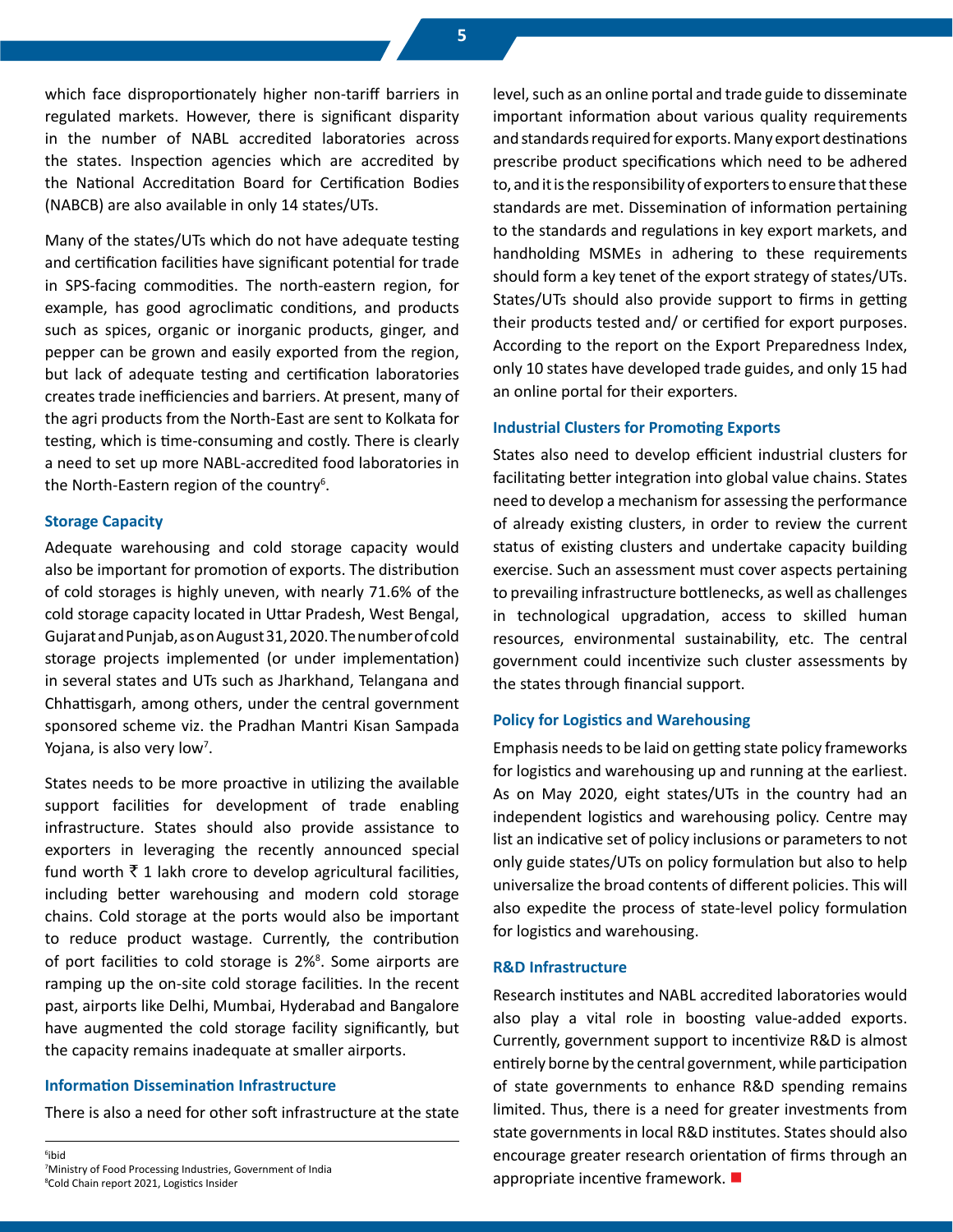### **Misreporting Trade Statistics and Unrecorded Capital Flows: Estimates, Causes and Remedies\***

The trade statistics, as reported in India, generally show significant discrepancies in relation to the trade statistics reported by its trading partners beyond officially recorded transport and other transaction costs. This point was first raised in a paper by Marjit, Dasgupta and Mitra (2000) in the Indian context, pointing out that post-reform depreciation of rupee might have initially increased reporting of export earnings as black-market premium came down, rather than reflecting a significant rise in the actual volume of exports. Hence, official statistics needs to be corrected. A substantial literature has continued to follow, but unfortunately much less in India by the Indian scholars and much more globally, mainly in the context of China.

Such misreporting of trade transactions is a plausible reflection of unrecorded or informal capital flows. However, there may also exist other channels of such capital flows independent of the trade channel. Unfortunately, even world organizations such as the International Monetary Fund (IMF), World Bank, United Nations Conference on Trade and Development (UNCTAD) etc. do not provide mirror data on capital flows over a long time series. Assumed good governance in the developed world and relative inadequacy of such in India, though substantiated by well recognized data set on good governance, may not fully explain the origin of these unrecorded flows.

At the aggregate level the idea that unrecorded capital flows in or out of country is not only influenced by the traded sector but also various channels through which currency is converted and transacted globally. The entire literature on mirror data analysis so far puts sole emphasis on the traded sector transactions since export-import mirror data are available over a long time series. But this misses a critical aspect which is related to the non-traded sector in any economy. Booming non-traded sector can both pull and push capital flows through illegal channels. Sometimes, the trade account transactions to track the unrecorded flows should not be over emphasized.

Micro assessment of the situation was done through physical survey of traders and stake holders. The ground level survey was conducted by interviewing the traders involved in Leather, Toy, Petrochemical, various Micro, Small and Medium Enterprises (MSMEs), Handicrafts, Textile, Cosmetics, Copper and Agri industries.

According to the interviewees, the general reason behind the data-mismatch/ under-reporting was that the corrupt businessmen, might over-invoice or under-invoice exports and imports by bribing the customs officials to get tax saving, attain government incentives, act as hawala agents and/or to avoid custom duties. They are of the view that the import duties and the other banking charges are the main and sometimes sole reason behind these kinds of activities. This can be illustrated with the help of an example, if Mr. A imports car engines of a reputed car company and a particular brand of car. The company official price tag is US\$ 5000. Duty is 50% approx. Now A makes a local invoice of US\$ 2000 and submit that to the Mumbai customs to pay the duty and clear his engine. The officer may agree to clear it by accepting some bribe. But since his document is posted online it will be visible to other officers in various locations. Officers also known as Appraisers, who know about the car company, that engine and its correct price, will put in a remark and hence his document will get stuck for mis-declaration. The Appraiser will put the correct price and accordingly Mr. A will be charged duty on that price if he wants to clear his engine.

According to some interviewees the reason behind misreporting could be invisible export/import, third country export/import or fake or filler export/import. Malpractices can happen when containers were never declared and thus it becomes the case of invisible export or import. In these cases, no invoices are presented at the customs office, only the officer concerned and the security at the gate of the port is bribed and so when the undeclared container comes in the customs officer clears that without letting anyone know. This practice is extremely dangerous and can cause harm to a country because anything from drugs to gold to illegal arms can enter the country by this route. However, this kind of malpractice is getting exceedingly difficult to pull off as containers are always barcoded during shipment and every container can be tracked real time from the beginning. Money changes hands though hawala in this sort of cases.

When the interviewees were asked about the reasons behind misreporting, the main issues that they came up with were regulations, tax reasons, delay etc. Once an exporter/importer orders something from abroad it generally takes two to three months for the seller to ship the goods/consignment. There might be some mishaps like the

<sup>\*</sup>This article is based on a study undertaken by Prof. Sugata Marjit supported by India Exim Bank.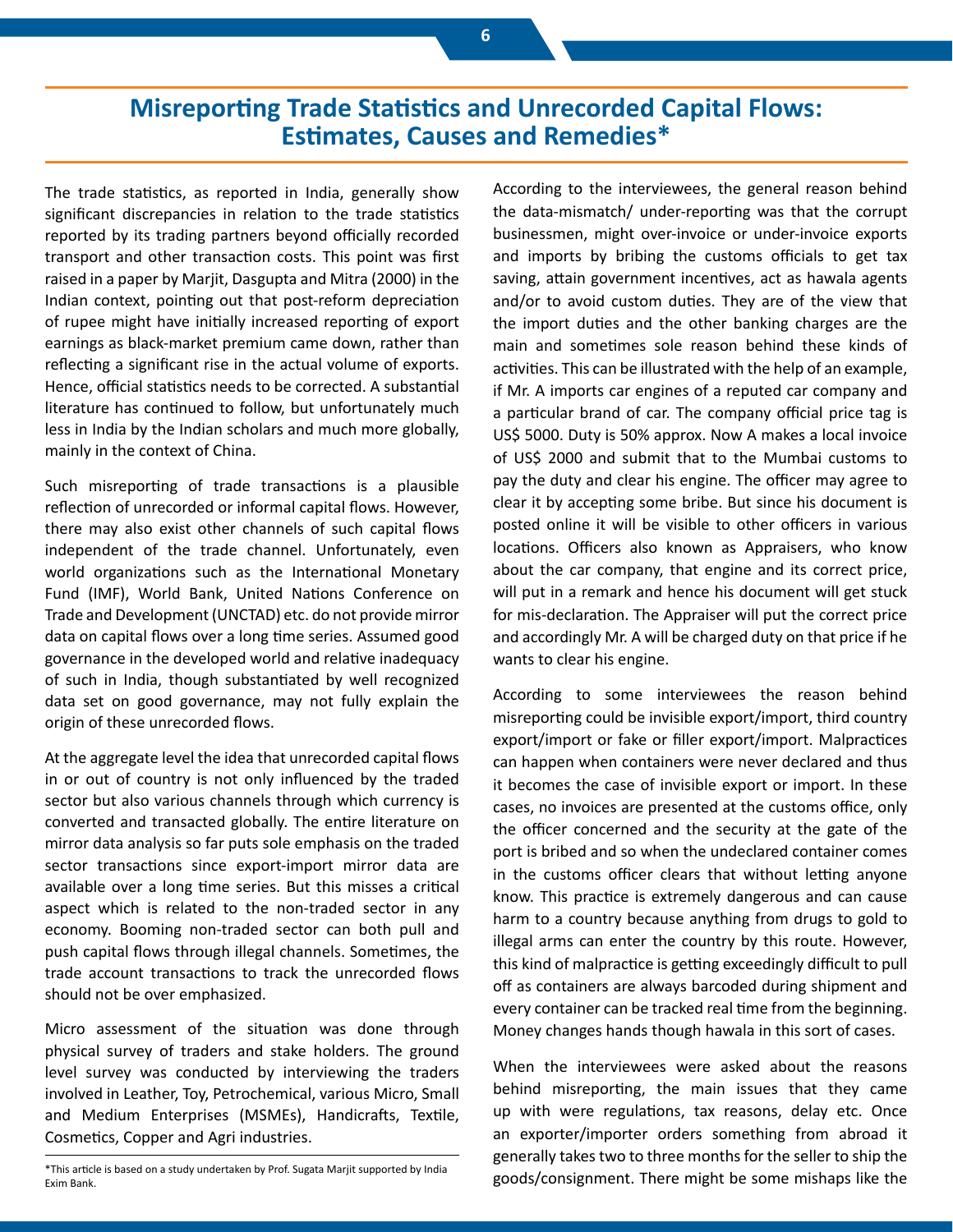covid scenario now which forces the government to restrict export/import of certain goods. Importer/ exporter may be unaware of this during the time of ordering. This may lead to cases where the businesses try to manipulate a way to change the HS codes which is banned from export/import to some other code which is unrestricted and thus will have a different duty.

The interviewees when asked about the possibility that whether it is possible that a part of export earnings is parked in the foreign country for financing imported inputs later, the unanimous answer was that it is very much possible, but that is mostly for the short term. In the short term (one year) this action is legal, where the current provision of one year is enough, and government should not increase that. This thing can also happen in the tax havens. In those countries it is extremely easy to open a bank account and if a person has a lot of money, he can open an account and/or might take even take citizenship there or put someone from his family in the tax havens. The interviewees unanimously said that the illegal money is always channeled abroad through trade misreporting. The interviewee elaborated that in brass and copper items government gave a duty drawback incentive of say 10% of invoice value, so the exporter will show the more weight and increase the value accordingly which in turn will get them more government incentive. However, here a collusion between the exporter and the custom officer is required who checks the weight of the goods. The trader also has a collusion with the buyer/seller in the foreign country so that they can send the inflated invoice amount, which has to be remitted through the bank. How he is reimbursed back the inflated amount is another story. This can be done through hawala.

Apart from the conventional channels of misreporting export and import there are ways in which people illegally export and import goods which is not good for our country. This also generates a huge amount of black money and results in outflow of a high amount. Smuggling of Gold, Drugs and Arms are the main illegal trade channels in India now. Importers might want to reduce the value to avoid custom duty or lower lending cost. Exporters want maximum value and importers want minimum value. This leads to manipulation of documents at importer's end. They may also resort to other channels to manipulate and reduce duties. Say, something is made from plywood so they will check in importing country which plywood item has lowest duty structure and manipulate accordingly.

There is another type of trade practice which is done a lot with the money being unaccounted for and becomes a black money. In this case an exporter makes small shipments through courier or post parcel service, and this is shown as free samples. No export shipment documents are processed in these cases as they are not categorized as export. An invoice is presented to the customs by the courier agent and the invoice says that the goods are only samples and are of no commercial value. The recipients, however, sell the goods and arrange to make the payment through hawala. The value of these operations goes into lakhs. Excessively big volumes are done through this and again it's difficult to get proper data because so many samples go out of our country regularly in which there are many genuine samples.

The core of the idea and the findings point out that it is crucial that the governments must undertake bilateral initiatives to maintain official Mirror Data at both ends of transactions to monitor the trends in unrecorded capital flows which might generate in both traded and non-traded segments. This will not only help better revenue projections but also provide better information about National Income data.

The study pinpoints the perceptions and experiences of actual traders regarding policy loopholes provides a guideline to the regulatory authorities. Generally speaking, going by the information provided by the traders of big cities, except Chennai, the extent of misreporting is roughly about 5% to 10% of total trade which corroborates the aggregate evidence. The case of Chennai is an interesting deviation. Either it is a pure regional variation of reality, or it is more of a truth telling problem. As our record shows India-Singapore trade does show breakaway trend from other countries which needs to be seriously investigated.

Second, the study shows that it is export misreporting which causes import misreporting. One could explain this as a financing issue of imports and also as unrecorded foreign investment by Indians. Thus, a clear guideline is required to trace the gap in the export front. Variations in relative interest rates and expected depreciations of currency will affect such incentives.

Third, Balance of Trade or Balance of Payment measurement is a critical issue and so is the true contribution of the external sector to the GDP. This is a similar problem as accounting for the contribution of informal sector in national income.

Lastly, it will confer great benefits if the Govt. cares to develop a "Mirror Data Base" through bilateral channels at least with the major trading partners. This will help in forecasting trade and macro figures. Unfortunately, this is not the case in most of the countries. But that seems to be critical in tracking "Unrecorded" capital flows.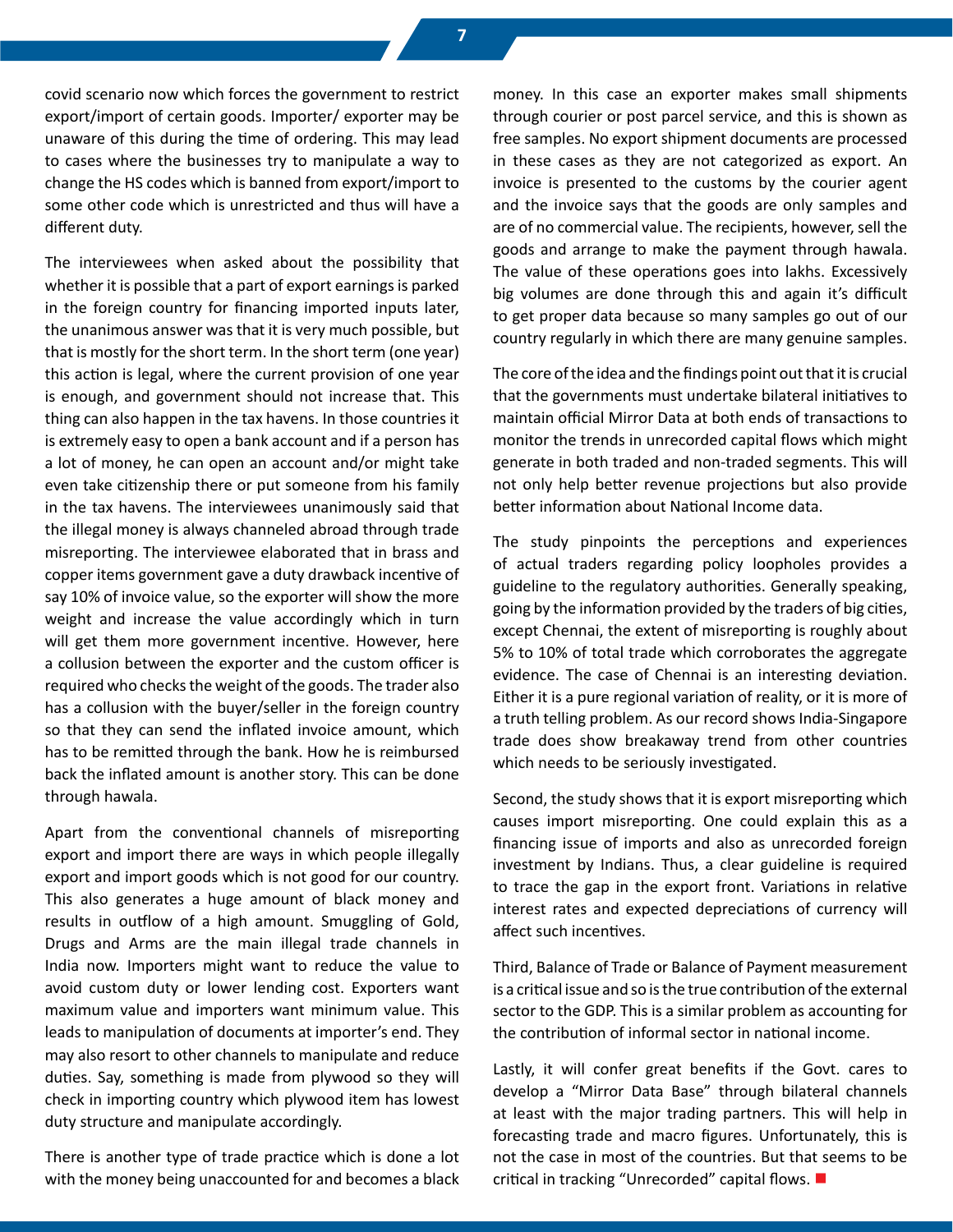### **Global Semiconductor Shortage**

Semiconductors are physical substances designed to manage and control the flow of current in electronic devices and equipment. They are commonly used in the development of electronic chips, computing components and devices, enabling advances in communications, computing, healthcare, military systems, transportation, clean energy, and various other applications. They are made from pure elements, typically silicon or germanium, or compounds such as gallium arsenide. Semiconductors are complex products to design and manufacture and have a highly specialized global value chain.

Based on specialization, semiconductor companies can be either Integrated Device Manufacturers (IDMs), Fabless Suppliers or Pureplay foundries. IDMs design as well as sell integrated circuit products, Fabless suppliers specialize in designing the chips and outsource the fabrication, and Foundries specialize in fabrication or manufacturing of Integrated Circuits.

#### **Global Market: Semiconductors**

The US leads in the most R&D-intensive activities i.e., EDA and core IP, chip design and manufacturing equipment while East Asian countries, namely, Japan, South Korea and Taiwan have a competitive edge in manufacturing activities, with 75% of the world's total manufacturing capacity concentrated in the region.

Notably, Taiwan Semiconductor Manufacturing Corporation (TSMC) is the world's largest contract chipmaker, holding 56% of the foundry business of manufacturing chips (Chart 1). East Asia, particularly Japan, is also the major supplier of key materials. As regards, assembly, packaging and testing services, China is the global leader.

In the overall semiconductor market, in 2020, Intel was the global leader with a market share of 15.6%, followed

#### **Chart 1: Semiconductor Industry Value Added by Activity and Region, 2019 (%)**



*Source: Adapted from Semiconductor Industry Association*

by Samsung Electronics (12.4%), SK Hynix (5.5%) and Micro Technology (4.7%). Further, in 2020, the demand for semiconductors was the highest in computers segment (32%), followed by communications (31%), industrial use (12%) and consumer use (12%).

#### **Trade in Semiconductors**

Semiconductors are the world's fourth-most-traded product after crude oil, refined oil, and cars. In 2020, the global exports of semiconductors equalled US\$ 783.9 billion, recording an AAGR of 7.5% during 2011 to 2020.

Hong Kong, a warehousing hub for semiconductors and manufacturers was the largest exporter of semiconductors in 2020. Until recently, it enjoyed preferential treatment by the US under the special status accorded to it. The other top exporters in 2020 were Taiwan, China, Singapore, and South Korea, which are the assembly and manufacturing hubs. China's gigantic electronics industry makes it the world's largest importer of semiconductors, followed by Hong Kong, Singapore, Taiwan, and South Korea (Table 1).

#### **Table 1: Top Exporters and Importers in Semiconductor**

| <b>Exports</b> |             |                            |                                     | <b>Imports</b> |             |                            |                                     |
|----------------|-------------|----------------------------|-------------------------------------|----------------|-------------|----------------------------|-------------------------------------|
| Rank           | Country     | Value<br>(US\$<br>billion) | Share in<br>World<br><b>Exports</b> | Rank           | Country     | Value<br>(US\$<br>billion) | Share in<br>World<br><b>Imports</b> |
| $\mathbf{1}$   | Hong Kong   | 153.9                      | 20%                                 | $\mathbf{1}$   | China       | 350.8                      | 37%                                 |
| 2              | Taiwan      | 122.9                      | 16%                                 | $\overline{2}$ | Hong Kong   | 168.9                      | 18%                                 |
| 3              | China       | 117.1                      | 15%                                 | 3              | Singapore   | 71.7                       | 8%                                  |
| 4              | Singapore   | 86.3                       | 11%                                 | 4              | Taiwan      | 62.6                       | 7%                                  |
| 5              | South Korea | 82.9                       | 11%                                 | 5              | South Korea | 40.3                       | 4%                                  |
| 6              | Malaysia    | 49.3                       | 6%                                  | 6              | Vietnam     | 39.1                       | 4%                                  |
| $\overline{7}$ | <b>USA</b>  | 44.2                       | 6%                                  | 7              | Malaysia    | 33.4                       | 4%                                  |
| 8              | Japan       | 28.9                       | 4%                                  | 8              | <b>USA</b>  | 31.9                       | 3%                                  |
| 9              | Philippines | 20.2                       | 3%                                  | 9              | Japan       | 18.8                       | 2%                                  |
| 10             | Vietnam     | 14.0                       | 2%                                  | 10             | Mexico      | 18.7                       | 2%                                  |
| 31             | India       | 0.3                        | 0%                                  | 15             | India       | 8.4                        | 1%                                  |

*Source: ITC Trade Map; India Exim Bank Research*

#### **Shortage of Semiconductors**

In the recent times, the world has witnessed shortage of semiconductors which have applications across industries such as electronics, automobiles, among others. There are various factors which have played a role in this shortage. The root of the shortage can be traced to the the beginning of Covid-19 pandemic. As a result of this, lockdowns were imposed across the globe which forced shut crucial chip making facilities. While supply got halted, demand for all kinds of chip-heavy gadgets rose unexpectedly. It may be noted that manufacturing a chip can take more than three months, therefore the supply could not be increased at a short notice.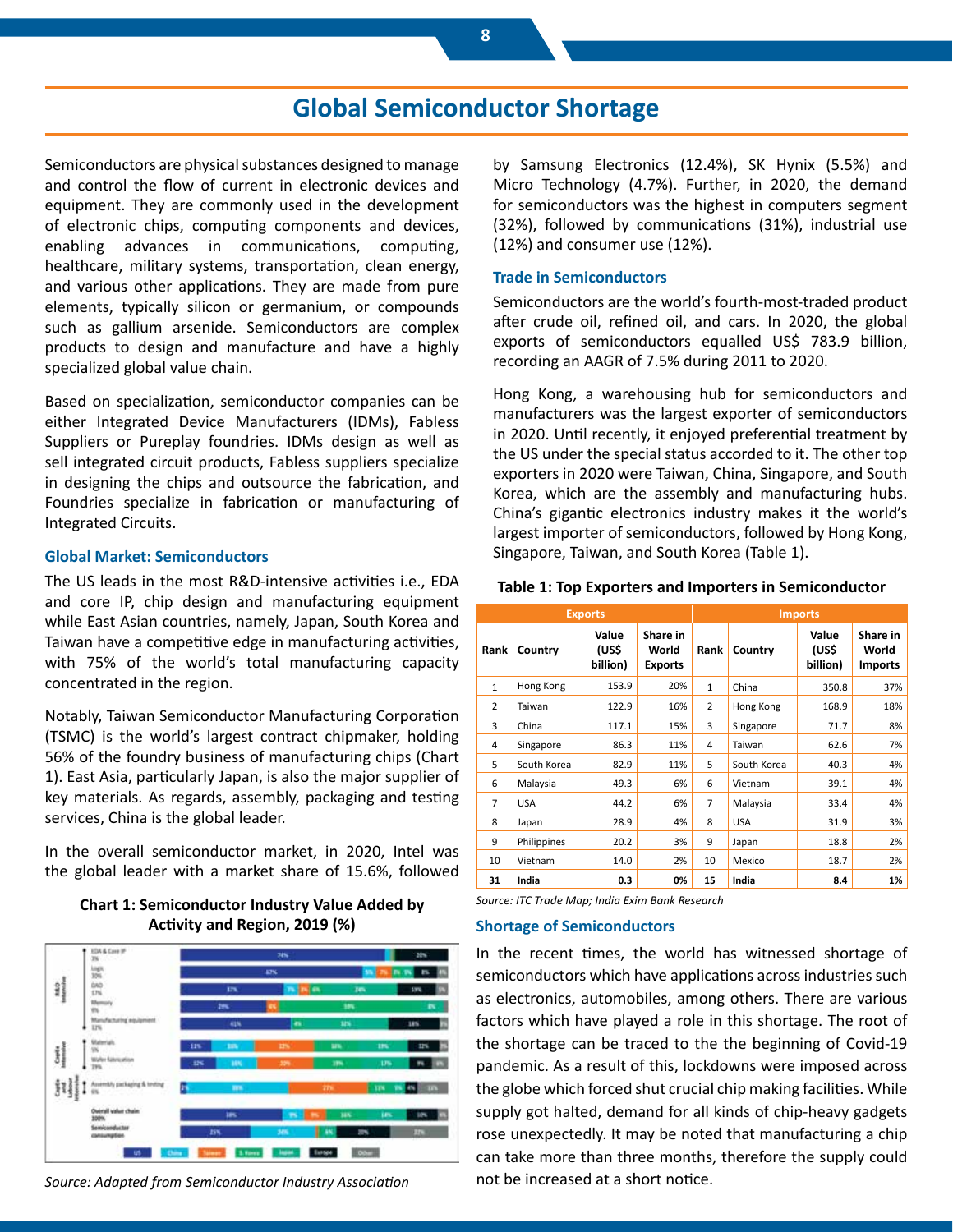Further, export control measures imposed by the US, in 2019 and 2020, have prevented Chinese chipmakers such as Huawei and Semiconductor Manufacturing International Corporation, as well as global foundries that cooperate with Chinese firms, from accessing US-made semiconductor production equipment and software. In this scenario, automobile makers have been hit the hardest because of their just-in-time delivery model and increased supply of semiconductors to electronics market. Building capacity, meanwhile, can take years, with chip factories costing US\$ 10 billion to US\$ 15 billion to construct. The supply constraints could, therefore, possibly continue into 2023.

#### **Impact on India's Automobile Industry**

The global shortage of semiconductors has started to take a toll on Indian automobile manufacturers. Shortage of electronic components has resulted in 4.5-5 lakh pending bookings in the auto industry. Market leader Maruti Suzuki cut its production by 60% in September 2021. Similarly, Mahindra and Mahindra cut its output by 20-25% in September and observed seven no production days during the month. Other companies, such as Nissan, Hyundai and MG Motor have also cut production.

It may be noted that the Electric Vehicle segment has also taken a hit, with Tata Motors reporting a waiting period of 6 months for its EV models. According to Crisil Ratings, the global shortage of semiconductors will moderate India's growth in passenger vehicle sales to 11-13% this financial year, around 4-6% lower than what could have been without the scarcity.

#### **Chart 2: India's Sales of Passenger Cars (in thousand units)**





#### **Semiconductor Market in India**

India's forte lies in the chip design area of microprocessors, memory subsystems, and analog chip design. As a result, due to absence of manufacturing activities in the country, presently the country's entire semiconductor demand is met through imports. Some challenges which the industry hence faces include:

- *Zero basic customs duty on imports of semiconductors:*  With zero basic customs duty due to semiconductors having been a part of Information Technology Agreement (ITA-1), incentive to manufacture semiconductors domestically is low.
- *Cost of capital for setting competitive global scale capacities is exorbitant:* It is not financially feasible for

domestic manufacturers to set up a chip factory due to the high cost of capital in India, given that a large investment is required.

- *Supporting infrastructure such as reliable supply of power and water is currently inadequate:* A semiconductor chip factory requires consistent supply of power and water. If this gets impacted, the cost to produce the same goes up.
- **Logistics costs are high:** While India has shown significant improvements in Logistics Performance Index in the recent years, it is still behind many countries and ranks above 40.

#### **Way Ahead: Opportunities for Indian Semiconductor Industry**

The semiconductor shortage has revealed countries' overdependence on few countries, particularly Taiwan for manufacturing of semiconductors. In order to tackle the crisis, many countries have announced plans to expand domestic production of semiconductors. The U.S., for example, has allocated US\$ 50 billion for semiconductor production and research in its infrastructure investment package.

India too is gearing up for establishing the first semiconductor manufacturing unit in the country by June-July 2022. India also has in place Scheme for Promotion of Manufacturing Components and Semiconductors (SPECS). The scheme aims at positioning India as a global hub for Electronics System Design and Manufacturing (ESDM) by encouraging and driving capabilities in the country for developing core components. Recently, in December 2021, the Union cabinet approved a  $\bar{\tau}$  76,000 crore policy boost for semiconductor and display manufacturing ecosystem in the country. The scheme for setting up of semiconductor fabs and display fabs in India will extend fiscal support of up to 50% of project cost to eligible applicants.

With respect to providing capital support, the government is making efforts to coordinate with top semiconductor manufacturers such as Taiwan Semiconductor Manufacturing Company, Intel, and AMD. Few domestic players such as the Tata Group are also looking to kickstart semiconductor manufacturing.

India has in the past tried to incentivise manufacturers to set up plants, but the response has been lukewarm. For the investments to come, it is imperative that adequate supporting infrastructure such as reliable power supply, abundant water supply and seamless logistics be put in place and lucrative incentives are doled out.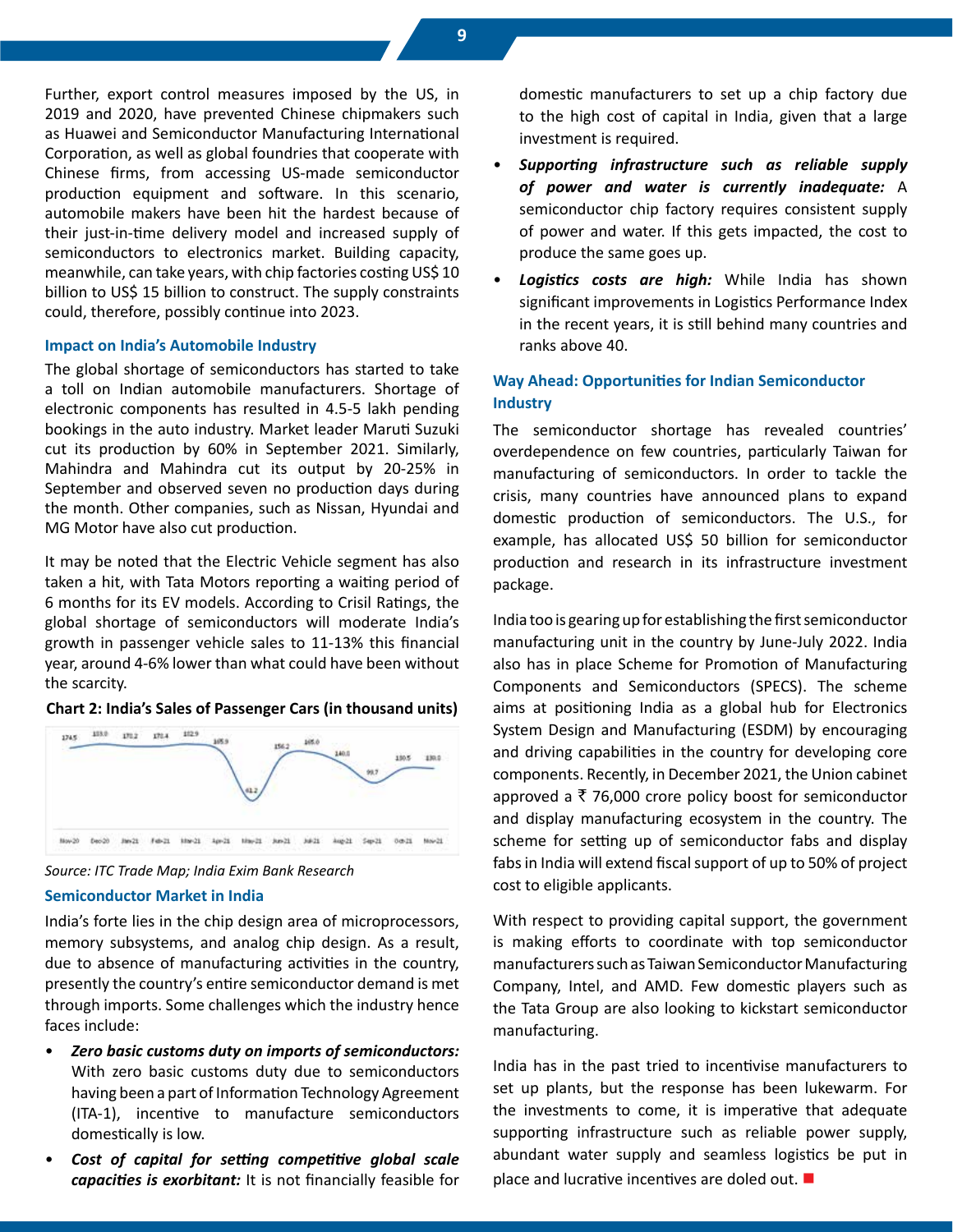### **Aerospace Industry**

#### **Indian Aerospace: An Introduction**

Indian aerospace industry consists of the defence<sup>1</sup> and the civil aviation segments and contributes to about 1% of the total global aerospace industry<sup>2</sup>. Additionally, it is expected that the Aerospace and Defence (A&D) market in India to reach around US\$ 70 billion by 2030 as the momentum is expected to further pick up with improving infrastructure and government thrust. Some of important sub-segments of this industry are:

- *Aviation Aircraft:* The increased interest in developing regional connectivity, tourism, and emergency medical evacuation, is opening opportunities.
- *Maintenance Repair and Overhaul (MRO):* With growing fleet, more maintenance will be required. Currently, most MRO business is outside India.
- *Navigation and Air Traffic Management Systems:* With the launch of the GPS Aided GEO Augmented Navigation (GAGAN) system, India became the fourth country in the world to implement satellite-based navigation systems

#### **Widening the Aerospace Industry in India**

Hindustan Aeronautics Limited (HAL) has been the leading player in aircraft manufacturing industry; however, in recent times the space has been opened up to others. In September 2021, Ministry of Defence, GoI inked a nearly  $\bar{\tau}$  20,000 crore contract with Airbus Defence and Space to procure 56 C-295 medium transport aircraft which will replace Avro-748 planes of the Indian Air Force. This is a joint project between Airbus Defence and Tata Advanced Systems. Under the deal, 16 aircraft will be delivered in a flyaway condition by the Airbus Defence and Space within 48 months of signing the contract. The remaining 40 planes will be manufactured in India by a consortium of the Airbus Defence and Space, and Tata Advanced Systems Limited (TASL) within 10 years of signing the contract. It is important to note that this is the first project of its kind in which a military aircraft will be manufactured in India by a private company.

Additionally, given that there is a growing need to promote research and development in the aerospace technology, recently, IIT Kanpur and Indian Air Force have signed an MOU to build robust technologies both in the academic and research front in the domain of aerospace technology.

Further, the Defence Acquisition Procedure (DAP) 2020 has been established in 2020 as a potential catalyst for the Atmanirbhar Bharat Abhiyaan, in defence manufacturing. With FDI in defence manufacturing permitted up to 100% (up to 74% under Automatic route and beyond 74% under Approval route), there is an opportunity for the domestic industry to increase production in the sector.

1 Only the aircraft segment of the defence industry has been covered 2 ASSOCHAM (2019)

#### **Opportunities in Civil Aviation and MRO**

#### *Civil Aviation*

About 700 aircrafts are currently operated by Indian scheduled airlines. Indian civil aviation is dominated by low-cost carriers (LCCs) including IndiGo, SpiceJet, GoFirst, and AirAsia India, with the majority of them operating a fleet of Airbus' narrowbody planes. From the third largest domestic aviation market, India is expected to become the third largest market for both domestic and international traffic by the year FY25. From 2015-16 to 2019-20, passenger traffic in India increased at an AAGR of 11% while freight traffic increased at an AAGR of 6%.

#### *MRO Services*

India is becoming a regional player in MRO and has provided services to neighbouring countries such as Bhutan, China, Malaysia, Vietnam etc. The global market of MRO is worth US\$ 80 billion in which India's share is about 2.5%. Currently annual import of MRO services by Indian airlines is around Rs 9,700 crore, sourced from countries like France, Germany, Jordan, Malaysia etc. With growing aviation infrastructure, Indian MRO industry is expected to grow significantly. Indian airline companies spend over 12–15% of their revenues on maintenance, which is the second highest cost component after fuel. The size of Indian aviation MRO is projected to register an AAGR of 7.1%, growing from US\$ 2 billion in 2019 to US\$ 4 billion in 2029. The world MRO market is expected to grow at a lower CAGR of 3.5%, during the same period.

#### **Indian Aerospace Industry to Grow Faster than World**

As per Oxford Economics, during 2015-19, the global aerospace manufacturing grew by almost 3%, while India's aerospace manufacturing registered a growth of 10.7%. After 2020 being impacted by the pandemic, it is forecasted that in 2021, the global recovery in aerospace manufacturing will be stronger, and the recovery for India will be even stronger.

It may be noted that India is already a large commercial and defence aircraft market. With rising passenger traffic and increasing military and defence expenditures, the demand for aircrafts and its supply chain is increasing.

Further, the industry is at an important junction, especially with the recent taxation change for the MRO services, which is expected to make India, a hub for the MRO services.

Overall, with India having a significant and an increasing defence budget along with business-friendly policies such as 100% FDI through approval route in manufacture of aerospace parts and components, India could see an impressive growth in the aerospace manufacturing space, in the coming years.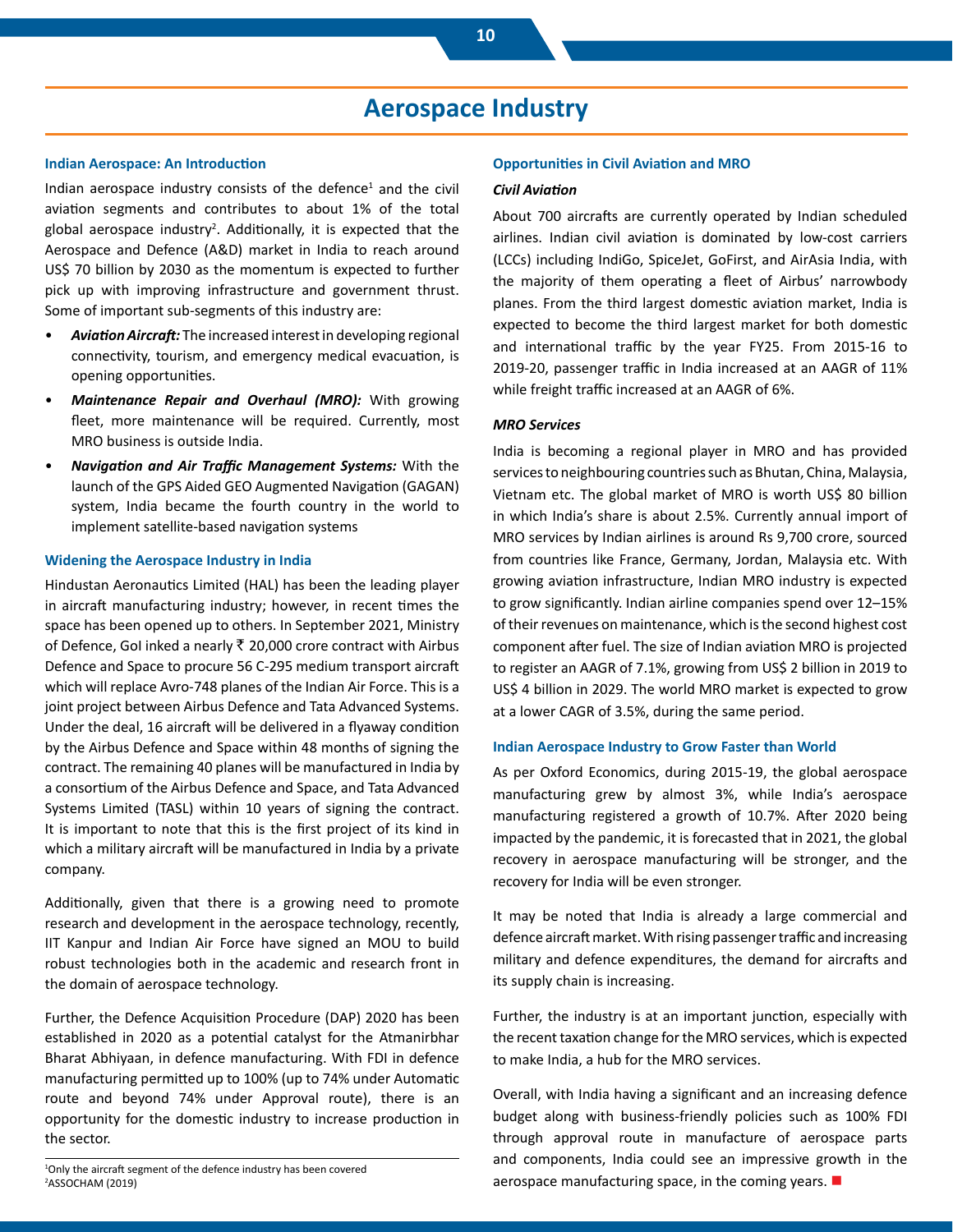### **Exim Bazaar**

Handicrafts and handlooms, being endowed with a rich set of values and beliefs are a unique manifestation of the roots, culture, and identity of the people, and of perhaps the richest creative traditions of any country. Craftsmen or artisans are the backbone of the non-farm rural Indian economy. Handicrafts is a labor-intensive sector with high potential of employment.

India Exim Bank through its Grassroots Initiatives for Development (GRID) programme endeavours supporting social enterprises, MSMEs, NGOs, Trusts, Societies and Cooperatives in their globalisation efforts. The programme seeks to address the livelihood needs of the underprivileged sections of the society, while creating new market/ business opportunities for enterprises working with traditional artisans / rural entrepreneurs of the country. The objective of GRID is to help producer groups / clusters / small enterprises across the country realise remunerative return on their produce, essentially by facilitating exports from these units. GRID endeavours to do so by helping grassroots enterprises/ MSMEs at different stages of product development / business cycle. This encompasses capacity building, training, export capability creation, expansion / diversification of the customer base, and addressing issues that inhibit their foray into exports.

The Bank, through its Marketing Advisory Services (MAS), plays a promotional role to create and enhance export capabilities and seeks to help Indian firms in their globalisation efforts by proactively identifying overseas distributor(s) / buyer(s) / partner(s) for their products and services.

GRIDMAS initiatives include, inter-alia, exhibiting the craft products at leading trade fairs and exhibitions namely



*Inaugural Ceremony of Exim Bazaar 2021, featuring Chief Guest, India Exim Bank MD, DMD, Senior Executives and Exim Bazaar Artisans at WTC, Mumbai*

Export Promotion Council for Handicraft's (EPCH) Home Expo, Kalaghoda Art Festival, Surajkund International Craft Mela and Traditional and Folk-Art Exhibitions in major cities. Such participation in exhibitions, crafts and trade fairs has enabled grassroot artisans/ enterprises to reach out to new customers, generate spot sales, build their brand, and secure domestic corporate as well as export orders.

To further strengthen the Bank's GRIDMAS outreach, the Bank launched a new initiative titled 'Exim Bazaar', as a pilot in 2017 which is an exclusive marketing platform for the artisans hitherto supported by India Exim Bank. 'Exim Bazaar' is an attempt on the part of the Bank aimed at reviving the traditional arts and crafts of India and has been one of the most prominent, attractive, and successful craft exhibitions initiated by Exim Bank under the GRIDMAS program.

Since its inception in 2017, seven editions of Exim Bazaar' has been organised and has gained considerable prominence, having found favour with both the local population and artisans alike. Many more talented artisans including those already associated with the Bank, and other upcoming artisans, have expressed their interest to participate in the event.

The Bank organised its  $8<sup>th</sup>$  edition Exim Bazaar during December 18-21, 2021 at Mumbai. Governor of Maharashtra, Mr. Bhagat Singh Koshyari, along with India Exim Bank's Managing Director Ms. Harsha Bangari and Deputy Managing Director Mr. N. Ramesh inaugurated the 8th Edition of 'Exim Bazaar' at World Trade Center, Mumbai

Art forms such as Bihar's Madhubani paintings, Andhra Pradesh's Leather puppetry, Maharashtra's Warli paintings, Rajasthan's Pichwai and Phad paintings, Sanjhi art, Punjab's Phulkari embroidery, West Bengal's Pattachitra, Uttar Pradesh's Banarasi silk fabrics, Madhya Pradesh's Gond paintings and Chanderi weaving, Odisha's Dokra art, Gujarat's Ajarakh textile among others were displayed and were available for sale in the exhibition. More than 75 artisans, grassroot enterprises from 20 states participated in Exim Bazaar Mumbai 2021.

Under GRID and MAS programmes, the Bank is also supporting the Government of India's One District One Product initiative, by identifying products with export potential from various districts of India such as Shahi Litchi from Muzaffarour (Bihar), Saffron from Kashmir and Sports Goods from Jalandhar (Punjab) among others.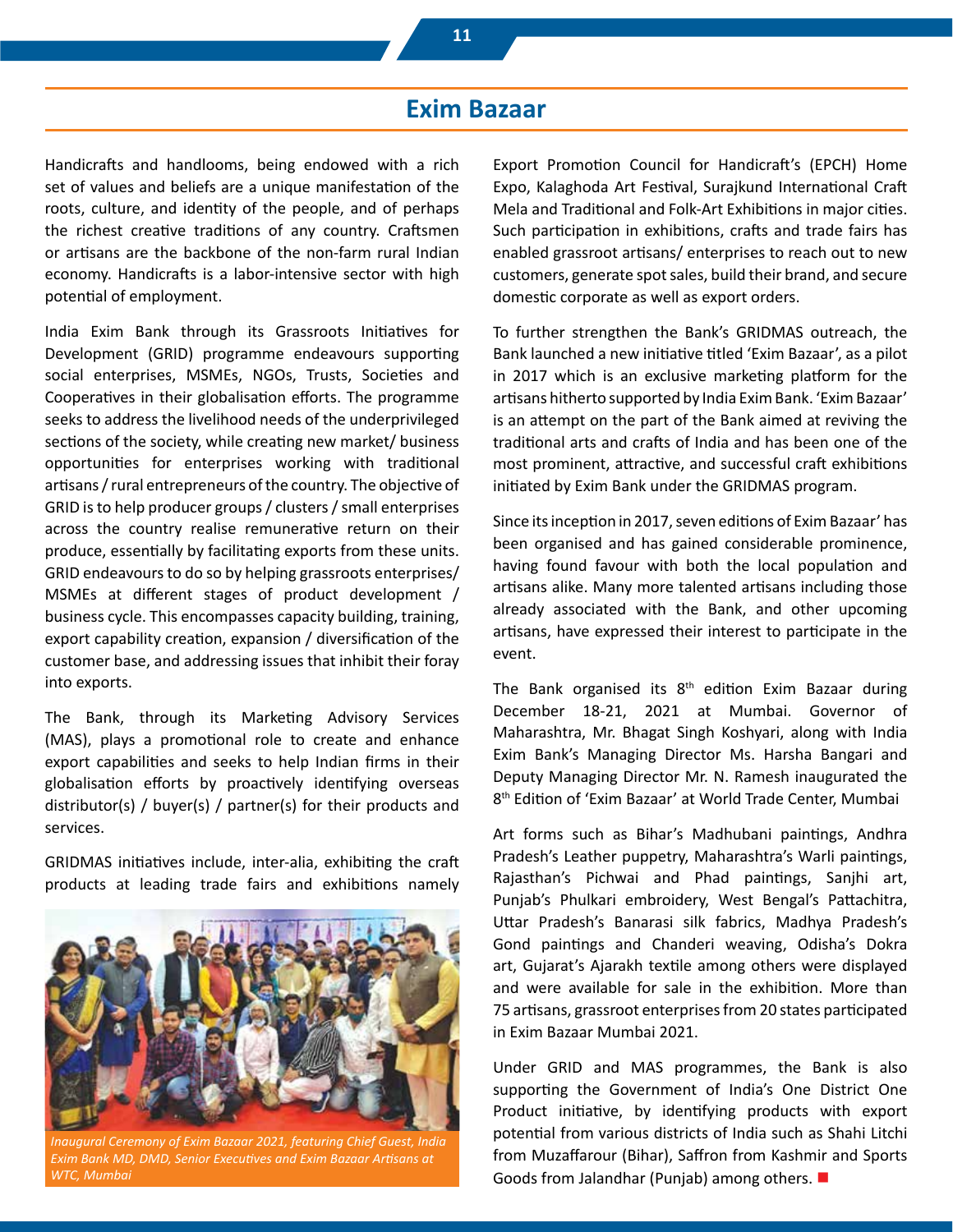### **Lines of Credit**

India Exim Bank extends LOCs to overseas financial institutions, regional development banks, sovereign governments and other entities overseas, to enable buyers in those countries to import developmental and infrastructural projects, equipment, goods and services from India. Under the Lines of Credit extended with the support of Government of India, India Exim Bank reimburses 100% of contract value to the Indian exporters, upfront upon the shipment of goods and at least 75% of goods and services of total contract value should be sourced from India. LOCs have enabled India to demonstrate project execution capabilities in the emerging markets. LOCs have helped to gather considerable momentum in the recent years, especially in the developing countries of Africa, Asia, Latin America, Oceania and the CIS. LOCs have helped to create the requisite political goodwill for India in the beneficiary countries besides promoting India's political, strategic and commercial interests. LOCs help project India's growing economic strength as well as its willingness to contribute to infrastructure development and capacity building in the recipient developing countries. LOCs also, help to export goods and services required in the markets of the recipient country, in which India does not have a presence. The Indian exporters can obtain payment of eligible value from India Exim Bank, without recourse to them, against negotiation of shipping documents/provision of services. Indian exporters realise full payment on shipment of goods, through India Exim Bank, without being exposed to risk on the buyer or the buyer's country.

The LOCs are extended to sovereign governments or their nominated agencies, to enable buyers in those countries, to import goods and services from India on deferred credit terms. The Bank as on December 20, 2021, has 276 Lines of Credit, covering over 62 countries in Africa, Asia, Latin America, Oceania and the CIS, with credit commitments of over US\$ 27.35 billion, available for financing exports from India. LOCs are thus an effective instrument for promoting and facilitating India's exports of projects, goods and services.

India Exim Bank, with the support of Government of India, has signed one LOC as given below during the period October-December 2021:

i) A LOC of US\$ 7.29 million was extended to the Government of Guyana, for the purpose of 'Procuring and Installing Solar Home Lighting Systems for 30,000 homes in the Hinterland Communities in Guyana'. With the signing of the above LOC, India Exim Bank, till date, has extended 9 Lines of Credit to the Government of Guyana, with the support of the Government of India, taking the total value of LOCs extended to US\$ 117.17 million. Projects covered under the LOCs extended to the Government of the Guyana, includes traffic signaling system project, construction of a cricket stadium for World Cup 2007 in Georgetown, Guyana, fixed and movable irrigation pumps, multi-specialty hospital, East Bank-East Coast Road linkage project, procurement of ocean passenger-cargo vessel, supply of high capacity fixed and mobile drainage pumps and associated structures in Georgetown, Guyana, upgradation of three primary health centres, procuring and installing solar home lighting systems for 30,000 homes in the hinterland communities in Guyana. Out of the above, some projects are currently under implementation at various stages.

#### **For further information, please contact: Mr. Saroj Khuntia**

General Manager

Export-Import Bank of India, Office Block, Tower 1, 7<sup>th</sup> Floor, Adjacent Ring Road, Kidwai Nagar (East), New Delhi - 110 023. Tel.: (011) 24607700 E-mail: eximloc@eximbankindia.in

#### **Success Story**

**India Exim Bank's Government of India supported Line of Credit of US\$ 15 million to the Government of the Republic of Kenya** India Exim Bank has extended a GoI-supported LOC of US\$ 15 million to the Government of Kenya for Development of Small and Medium Enterprises in Kenya. The Credit Agreement was signed on July 11, 2016. **Project 1: Supply, Installation and Commissioning of Boiler** Contract was signed between M/s. Balkrishna Boilers Pvt. Ltd. and included under the LOC on June 02, 2020. The scope of the project includes supply, installation and commissioning of Boiler (Vertical FBC Three Pass Thermic Fluid Heater – VTF Series), bag filter (64 bags) complete with accessories and support strcture and internal ducting including flue gas and hot air ducting. The total cost of the Project- US\$ 49,027.5 Project was successfully completed on October 13, 2021. **Project 2:** S**upply, Erection and Commissioning of Finishing Machine for Textiles** Contract was signed between M/s. Yamuna Machine Works Ltd. and included under the LOC on May 18, 2020. The scope of the project includes supply, erection and commissioning of finishing machine for textiles (coating line/stenter having 2200 mm working width) including; fabric feeding with high entry, two bowl padder, automatic bow and weft straightener, coating head, six chamber stenter, pin and clip type, crush calendar horizontal type, two cooling cylinders, plaiting and big batching arrangement along with electrical control panel, dryer, vario flow air system, radiators, dual filters, cooling and delivery systems, cables and cable trays, oil line valves, PLC with touch screen and necessary spares for the machine.

The total cost of the Project - US\$ 352,100.0

Project was successfully completed on August 20, 2021. ■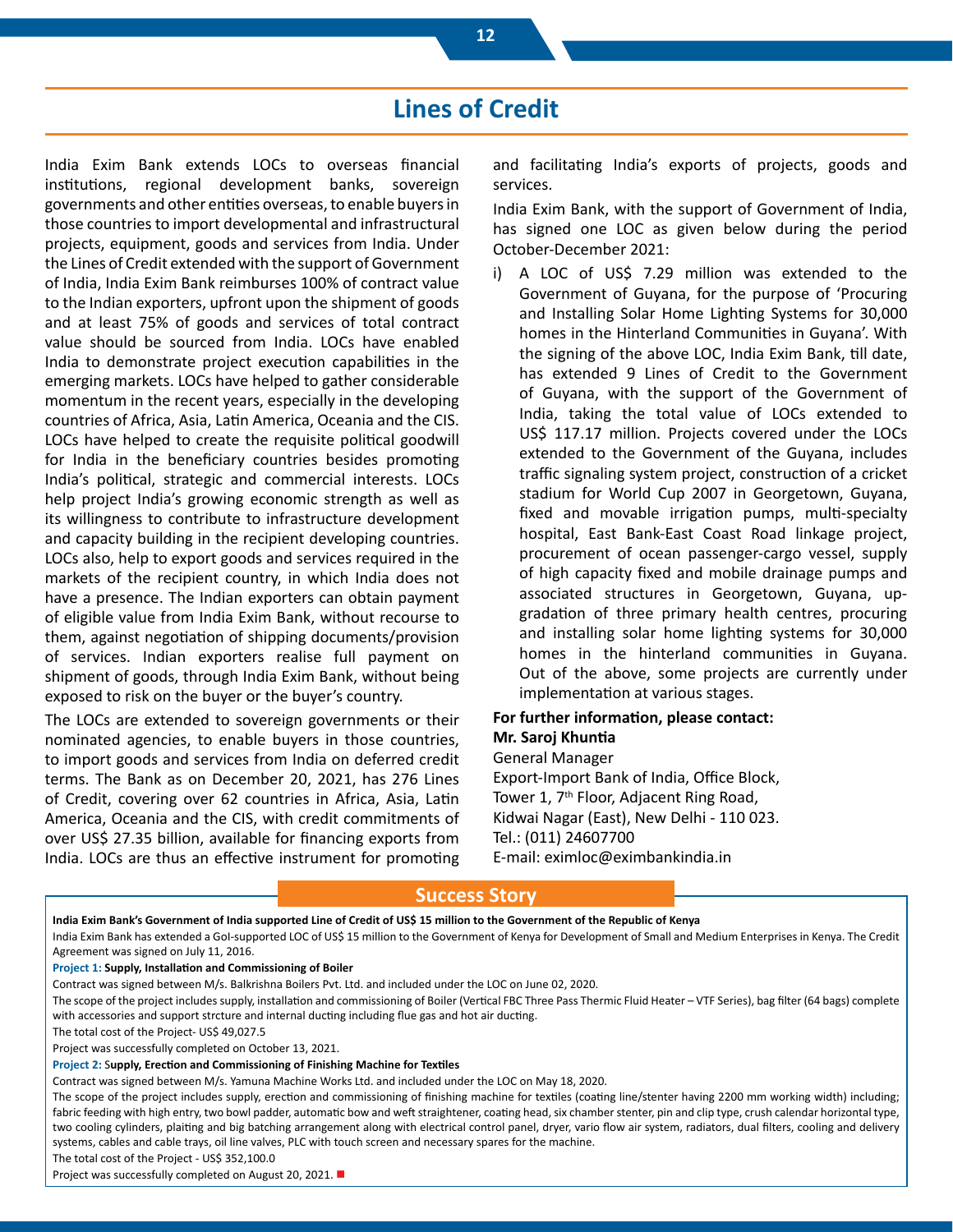### **The Quarter That Was**

#### **India Exim Bank Rings the Bell with AFRINEX for Listing of US\$ 1 Billion 10-Year Bond**

Export-Import Bank of India (India Exim Bank) listed its US\$ 1 billion 10-year bond on AFRINEX at a virtual listing, during the Launching Ceremony of AFRINEX on October 25, 2021. Hon'ble Mr. Pravind Kumar Jugnauth, Prime Minister of the Republic of Mauritius, Her Excellency Mrs. K. Nandini Singla, High Commissioner of India to Mauritius, and Ms. Harsha Bangari, Managing Director, Export-Import Bank of India, rang the digital bell on AFRINEX, thus, celebrating the launch of AFRINEX with its inaugural listing of India Exim Bank's US\$ 1 billion 10-year Bond.

#### **India Exim Bank Targets Financing of US\$ 7 billion of Project Exports**

With the recent announcement of the corpus infusion of  $\bar{\xi}$  1,650 crore by the Government of India in the National Export Insurance Account (NEIA) to boost project exports, India Exim Bank targets to achieve financing of US\$ 7 billion of project exports over the next five years. The NEIA Trust, set up by the Ministry of Commerce and Industry, Government of India (GoI), in March 2006, provides export credit insurance cover for promoting medium and long-term project exports from India. The corpus infusion will enhance the project export possibility having cover by NEIA by about ₹ 33,000 crore over next five years (equivalent to US\$ 4.5 billion). The capital infusion will help tap huge potential of project exports in focus markets. The Bank has currently supported 31 projects valued at US\$ 2.74 billion in 14 countries under the Buyer's Credit under NEIA programme.

India Exim Bank recently organised an interactive session on 'Enhancing Global Opportunities for the Project Exporters' in Mumbai to discuss the opportunities and challenges with the Indian project exporters for harnessing the benefits of the corpus infusion by the GoI.

#### **India Exim Bank Explores Opportunities to Strengthen Regional Value Chains between India and ASEAN**

As a run up to the 18<sup>th</sup> ASEAN-India Summit 2021, India Exim Bank organized a webinar on "Deepening India-ASEAN Relations: Exploring New Avenues for Engagements", jointly with the ASEAN-India Centre (AIC) at Research and Information System for Developing Countries (RIS), and the ASEAN India Business Council (AIBC) on October 18, 2021. The Chief Guest of the event, Ms. Riva Ganguly Das, Secretary (East), Ministry of External Affairs, Government of India, reiterated the need to augment a diversified and resilient supply chain between India and ASEAN. Ms. Das also pointed out the critical role of digital infrastructure, cooperation in health and pharma sector, sustainable development, and enhanced connectivity, in addition to boosting trade and investment to strengthen India-ASEAN relations.

During the Webinar, Ms. Riva Ganguly Das also released India Exim Bank's publication titled "Building Value Chain: Opportunities for India and ASEAN", in the presence of Ms. Harsha Bangari, Managing Director, India Exim Bank; Dato' Ramesh Kodammal, Co-Chair, AIBC and Prof. Sachin Chaturvedi, Director General, RIS.

#### **India Exim Bank Explores Opportunities to Strengthen India-Japan Relations beyond Trade and Investment, through Closer Collaboration**

India Exim Bank's study titled "Prospects for Enhancing India Japan Trade Relations" was released at the hands of Shri. Dammu Ravi, Secretary (Economic Relations), Ministry of External Affairs, GoI; in the virtual presence of H.E. Mr. Sanjay Kumar Verma, Ambassador of India to Japan, Mr. Shingo Miyamoto, Minister (Economic and Development), Embassy of Japan in India, Ms. Harsha Bangari, Managing Director, India Exim Bank and Mr. N. Ramesh, Deputy Managing Director, India Exim Bank during a webinar titled "India-Japan Economic Partnership: Trade and Beyond" on October 08, 2021, hosted by India Exim Bank.



The study notes that over the past decade, India's total trade with Japan has increased from US\$ 10 billion to almost US\$ 18 billion, with exports valued at US\$ 5 billion and imports US\$ 13 billion in 2019. However, despite having a Comprehensive Economic Partnership Agreement (CEPA) with Japan, India has been running a persistent trade deficit with Japan, which has more than doubled during the decade, to almost US\$ 8 billion in 2019. The Study, through the trade complementarity analysis, recommends suitable product categories in which India has a latent advantage in exports. The study suggests that there is significant potential for India's exports in categories such as mineral fuels and oils, electrical machinery and equipment, machinery and mechanical appliances, optical, photographic equipment, pharmaceutical products, articles of apparel and clothing, etc.

#### **Transition towards a Stable Trade Policy Regime is a Gamechanger for Agri Exports from India: India Exim Bank Study**

Agriculture policies in India have been focusing on raising farm output to achieve self-sufficiency, reduce import dependency and ensure food security. Driven by these primary objectives, there has been a tendency to utilize trade policy as an instrument to attain short term goals of price stabilization in India. According to a recent Study by India Exim Bank, recently there has been a shift in the Government of India's stance from the one characterized by intermittent restrictions to the one committed towards maintaining a stable trade policy regime to help India emerge as a reliable supplier.

India Exim Bank's study titled "Promoting Agriculture Exports from India" was released during a webinar titled "Agriculture Exports from India: Prospects and Opportunities" on November 12, 2021, hosted by India Exim Bank as part of the Azadi ka Amrit Mahotsav initiative to commemorate 75 years of Independence. The webinar had speakers from India Exim Bank, Ministry of Commerce and Industry, Government of India, Agricultural and Processed Food Products Export Development Authority (APEDA), experts from academia and representatives from agri-businesses.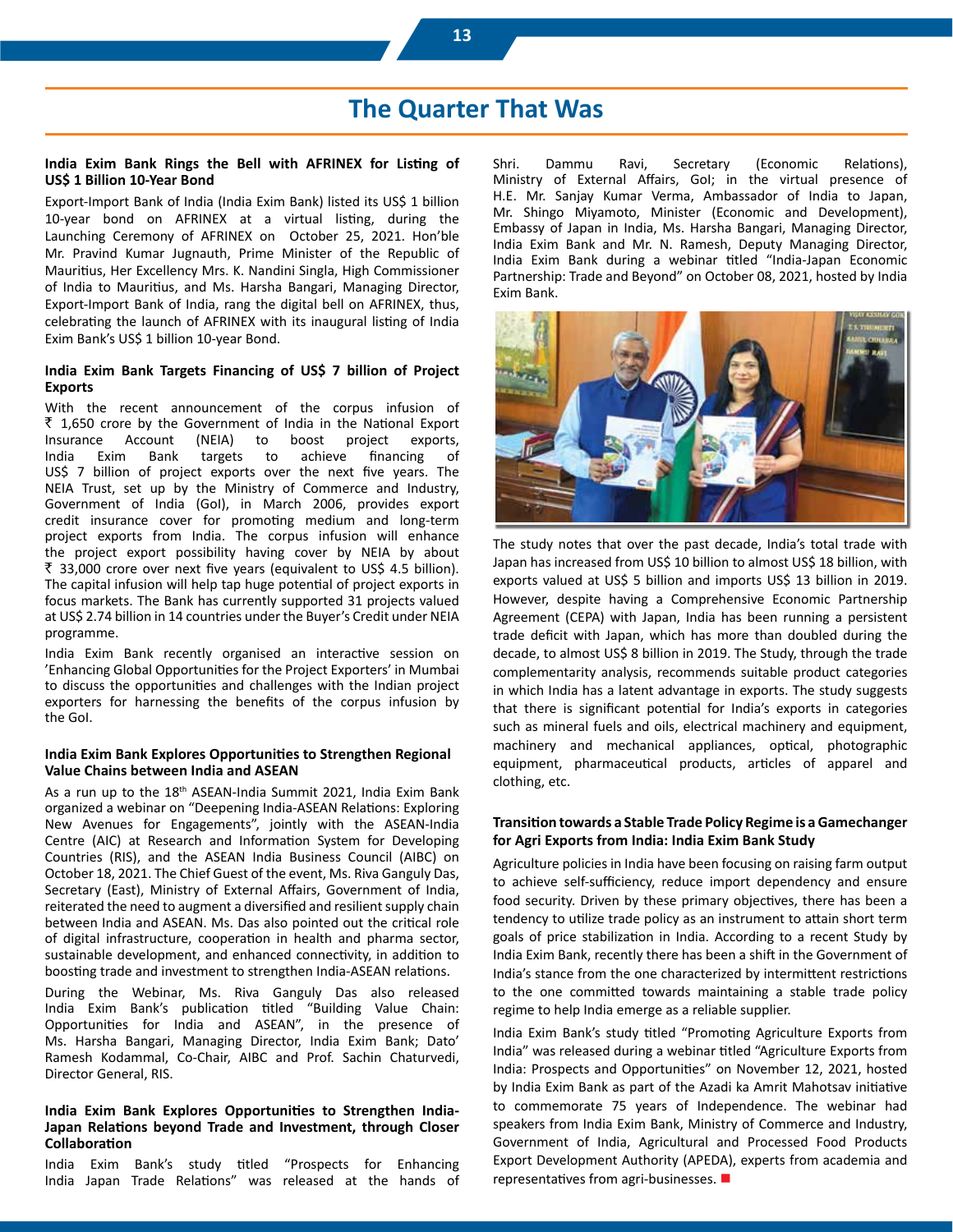### **Country Scan**

#### **D. R. Congo**



The economy of D. R. Congo is expected to expand by 4.8% in 2021 and 5.3% in 2022. The prospects for the country have been sharply

boosted by the launch of the Kamoa-Kakula copper mine in mid-2021 and its ongoing phased expansion, which is attracting investments. As a result of currency depreciation and increasing food prices, inflation had increased to 11.1% in 2020. The average prices are likely to moderate to around 9.2% in 2022. The franc is expected to depreciate at a slower pace in the near term, moving from an estimated FC 1,991.2 : US\$ 1 at end-2021 to FC 2,093.2 : US\$ 1 at end-2022. After narrowing to an estimated 2.2% of GDP in 2021, the currentaccount deficit is expected to shrink further, to 1.6% of GDP in 2022 and 1.4% of GDP in 2023, on the back of a rising trade surplus and falling services deficit. Strong growth in export earnings from minerals (reflecting both capacity gains and rising prices) is expected to out pace the rise in capital imports for planned mine expansions and other infrastructure investments, resulting in a widening trade surplus over 2022-23.

#### **China**

Real GDP growth of is expected to grow at 7.9% in 2021, up from 2.3% in 2020. Investment is likely to be boosted by property, particularly in larger

cities, and a recovery in private investment, supported by firmer domestic and external demand for manufactured goods. Government consumption is projected remain strong on the back of higher expenditure on public services and healthcare. Consumer price inflation is expected to moderate in 2021 to 0.9% in 2021, reflecting a recovery in pork supply, which is likely to pull food prices down. However, beyond food prices, inflationary pressures are likely to be apparent as consumer demand strengthens, as fuel costs rise in line with global oil prices, and as inclement weather inflicts temporary shocks to food supply. The resumption of export production elsewhere, as other markets gain control over Covid-19, is expected to erode the renminbi's value. The currency is expected to average Rmb 6.45 : US\$ 1 in 2021 and Rmb 6.57 : US\$ 1 in 2021. External trade is expected to strengthen in 2021, underpinned by a return to global GDP growth. The current-account surplus is expected to average the equivalent of 2.4% of GDP in 2021 and 2.3% in 2022.

#### **Seychelles**

In 2021 real GDP of Seychelles is expected to grow by 4.2%, in line with a recovering global economy

and improving trade (mainly for exports of canned tuna). However, this will reflect base effects, after undergoing a contraction of 10.7% in 2020 owing to a near shutdown of tourism. Construction sector activity is expected to support some economic expansion, in line with large infrastructure and climate change-related projects (in the fisheries and agricultural sector) that are likely to begin in late 2021. After averaging an estimated 1.2% in 2020, inflation is expected to rise to 7.8% in 2021 due to a depreciating currency in the first quarter of 2021 and rising global oil and food prices, with food accounting for about 25% of Seychelles' total imports. The rupee is expected to appreciate in 2021 to SRs 17 : US\$ 1 as export earnings recover, from SRs 17.6 : US\$ 1 in 2020. The current-account deficit is expected to narrow from 27.7% of GDP in 2020 to 24.9% of GDP in 2021 as the services surplus recovers, driven by a gradual resumption of the tourism sector and by accelerating growth in Europe, the country's major tourist market.

#### **Tajikistan**

Tajikistan's real GDP is expected to grow by an estimated 5% in 2021 as compared to a growth

of 4.5% in 2020. The growth is likely to be driven by robust export growth, and relatively strong private consumption and fixed investment growth. The government has refrained from imposing stringent coronavirus measures in order to preserve the economy. The consumer price inflation is expected to remain elevated and to average 9.2% in 2021, increasing from 8.6% in 2020, owing to increases in food prices resulting from supply shortages. The central bank operates a regulated 'floating' exchange-rate regime that resembles a crawling peg. The Somoni is expected to depreciate to an average of S 11.32 : US\$ 1 in 2021 as compared to S 10.32 : US\$ 1. The current account generally records large trade deficits, which are offset to some extent by net inflows on the primary and secondary income accounts. The current account is expected to register a deficit of 2.5% of GDP in 2021 after registering a surplus of 4.1% in 2020 owing to reduced trade deficit.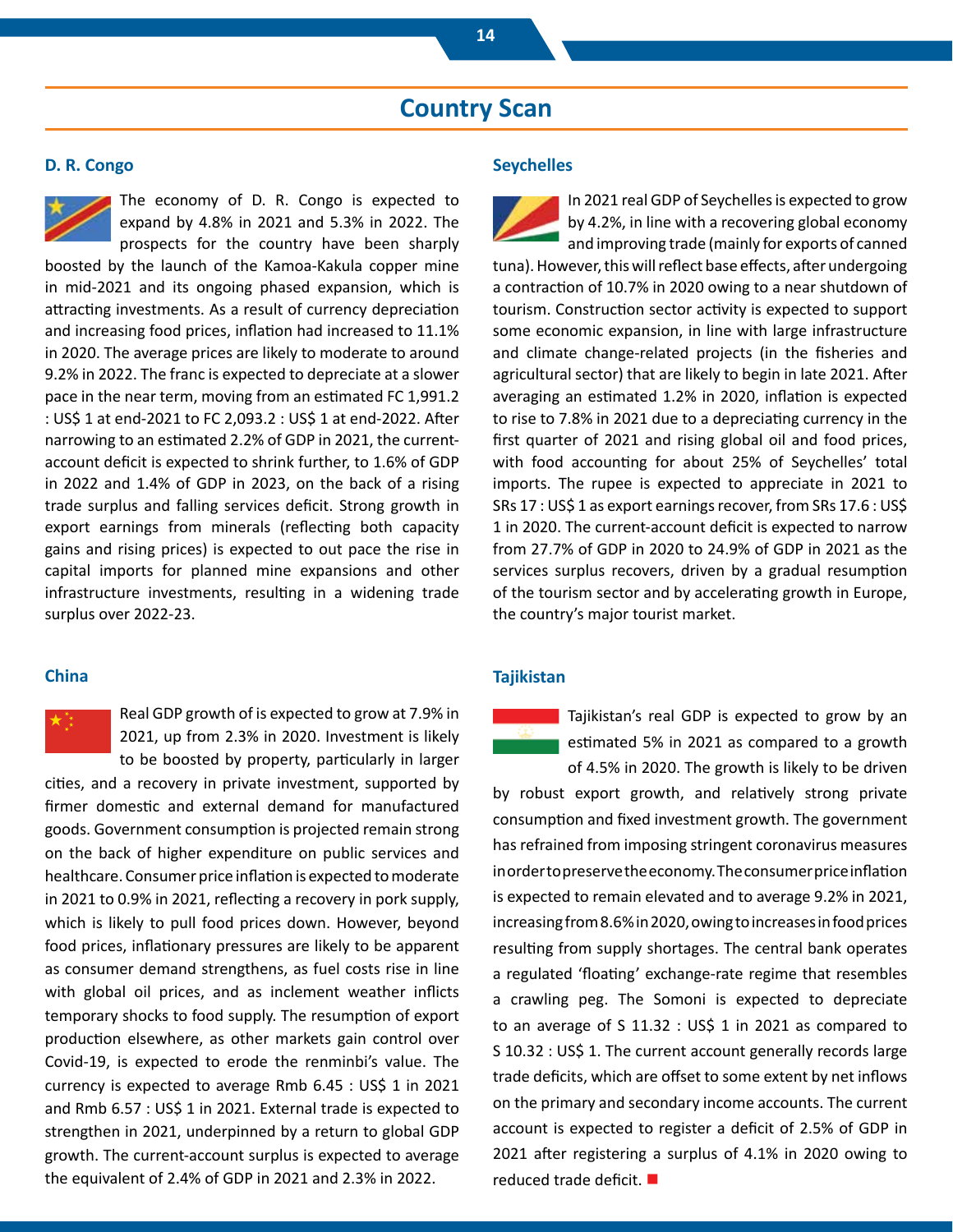### **Currency Currents**

#### **Japanese Yen**

The U.S. dollar (US\$) surged past a key level of 115 against the Japanese Yen (JPY) for the first time since January 2017, as expectations for higher U.S. interest rates propped up the greenback coupled with Japan's subdued economic outlook. JPY has weakened by more than 10% this year, making it the worst performing currency amongst G-10 countries.

A weaker yen adds to imported inflation which has impacted households as well as corporates in addition to the supply chain bottlenecks along with the prevailing high commodity prices which has impacted the economy in the background of Covid-19. The negative impacts of a weak yen may be larger than before given the penetration ratio of imports is on the rise. Exports now make up roughly 15% of Japan's economy as of 2020. The pair has been trading in the range of 110.81 and 115.51 during the period October 01 to December 10, 2021.

The closing rate of US\$/JPY as on December 16, 2021, stood at 113.70

#### **Ethiopian Birr**

Prior to 1993, the official exchange rate of the Ethiopian Birr (ETB) was pegged to the US\$, which was then replaced with a 'managed floating' exchange rate regime which was essentially expected to allow the central bank to intervene to manage volatility in exchange rates. **Br**

Despite a steadily depreciating currency, the Birr has been devalued by the Government on several occasions since the introduction of the managed float to shore up its forex reserves. The government is also attempting to streamline the foreign exchange market, where the difference between the official exchange rate and the parallel market has widened this year for various reasons including the war in the north. In addition to the above, Ethiopia is also grappling with high inflation rates at 34.8% YoY for the month of October 2021.

The closing rate of US\$/ETB as on December 16, 2021, stood at 48.5513

#### **Sri Lankan Rupee**

Sri Lanka's government declared an economic emergency in the last week **SLRs**

of August this year amid rising food prices, a depreciating currency, and rapidly depleting forex reserves. The tourism industry, which represents over 10% of the country's Gross Domestic Product and brings in foreign exchange, has been hit hard by the coronavirus pandemic. As a result, forex reserves have dropped from over US\$ 7.5 billion in 2019 to around US\$ 2.7 billion in September this year. The fast-depreciating exchange rate for Sri Lanka has also accentuated the pace of depletion of forex reserves. It must be noted that the country depends heavily on imports to meet even its basic food supplies which in turn has impacted food inflation. Moreover, the Central Bank, in September 2021, banned forward contracts and spot trading of rupee at a rate above 200 rupees to U.S. dollar thereby further impacting market activity. The value of the Sri Lankan rupee has depreciated by around 9% so far this year.

Sri Lanka, which faces US\$ 1.5 billion of debt maturities next year, is looking for a revival in its covid-hit tourism industry with the reopening of the country after extended lockdowns. The economy is expecting increased remittances as more Sri Lankans head overseas to seek employment and is offering incentives for migrant workers who remit funds through official channels to crack down on illegal transfers and replenish depleted foreign exchange reserves.

The closing rate of US\$ against LKR as on December 16, 2021 stood at 201.00

#### **Chinese Yuan Renminbi**

CNH is Renminbi that is traded outside of mainland China, mainly in Hong Kong. CNH crossed this year's peak and the psychologically critical 6.35 per dollar on December 08, 2021 to hit the firmest level since May 2018, with analysts and economists attributing the strength to robust exports, a record trade surplus and ample dollar liquidity onshore. The recent easing measures by the PBOC spurred risk-on sentiment onshore and could have contributed to this downmove in the US\$/CNH. **Rmb**

The greenback is getting a boost from bets for quicker policy tightening in the U.S., following the renomination of Jerome Powell as the Federal Reserve chair. However, strong Chinese export growth this year has helped propel the Yuan in 2021 despite serious concerns in the domestic property sector and a firmer U.S. dollar.

The closing rate of US\$ against CNH as on December 16, 2021 stood at 6.3797